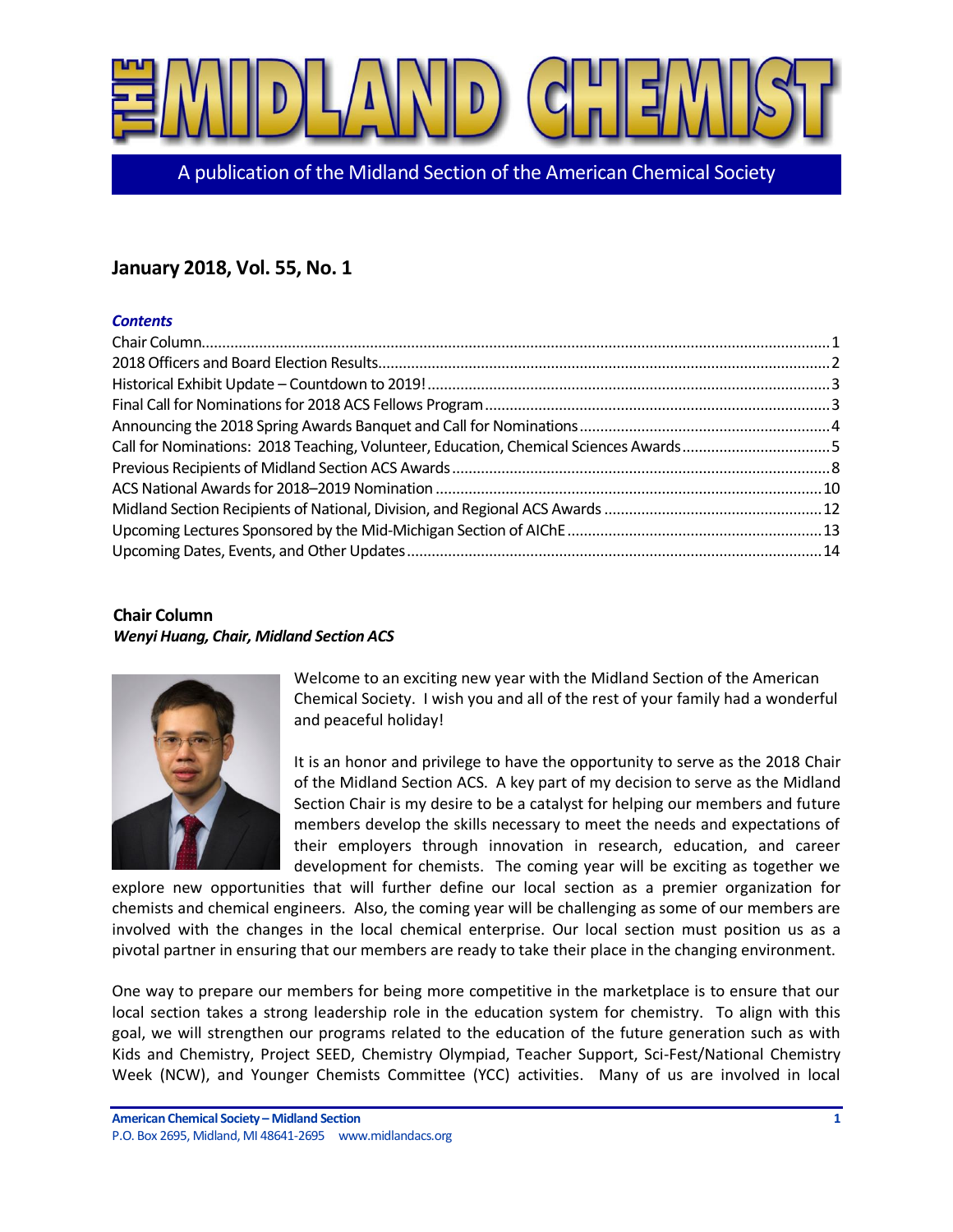endeavors that have made a positive impact on K-12 STEM education, and we are proud that we have been able to enhance science education in our communities.

Community building within the Great Lakes Bay Region and beyond is another key theme, finding ways to inspire public perception of chemistry. As scientists, engineers, educators, and members of the ACS, each of us has a personal stake in the advancement of chemistry and letting others know the value of chemistry. The diversity of many strong committees such as Women Chemists Committee, Silver Circle/Senior Chemists, and Mid-Michigan Technicians Group (MMTG) in our local section contributes to the strength of our organization as well as our profession. However, we still have open chair positions for the Multicultural & Diversity Committee, Public Affairs, and Publicity. Thus, we strongly encourage our members to take a lead on these critical roles. We will continue to develop innovative technical programs to further engage Midland Section members, drive our local section strategic plan, and plan for the 50th CERM in 2019 and our own local section's 100th year anniversary in 2019.

Stay tuned for upcoming 2018 events, which can be found in *The Midland Chemist*, the Midland Section ACS website, event promotion flyers, and on Facebook. Get involved with our local section events! We have many volunteer opportunities available, from leadership to committee membership and even helping with single events. It's a great opportunity to get to know other chemists in the area and to both mentor and to be mentored. We also welcome your comments and thoughts, so please feel free to contact me any time at [whuang1@dow.com.](mailto:whuang1@dow.com) Thank you for your support, enthusiasm, and commitment! Working together we can bring the Midland Section ACS to the next level of excellence in 2018!

# <span id="page-1-0"></span>**2018 Officers and Board Election Results** *Wendy Flory, Chair, 2017 Nominations & Elections Committee*

A summary of the results of the election of 2018 Officers and Board members of the Midland Section of the American Chemical Society is reported below.

| <b>Positions</b>                             | <b>Elected Members</b> |
|----------------------------------------------|------------------------|
| Chair-elect (1-year term)                    | Amanda Palumbo         |
| Secretary (1-year term)                      | Kshitish Patankar      |
| Treasurer (1-year term)                      | Michelle Rivard        |
| Chair, Nominations & Elections (1-year term) | <b>Wendy Flory</b>     |
| Councilor (3-year term)                      | Dale LeCaptain         |
| Alternate Councilor (3-year term)            | Jessica Huang          |
|                                              | Tami Sivy              |
| Directors (3 positions, 3-year terms)        | <b>Bryan Stubbert</b>  |
|                                              | Janice Tomasik         |

A total of 78 valid ballots were received. Great appreciation is due to those who put the effort into running for a position on the board and to those who cast their votes. Congratulations and welcome to the 2018 Officers and Board members!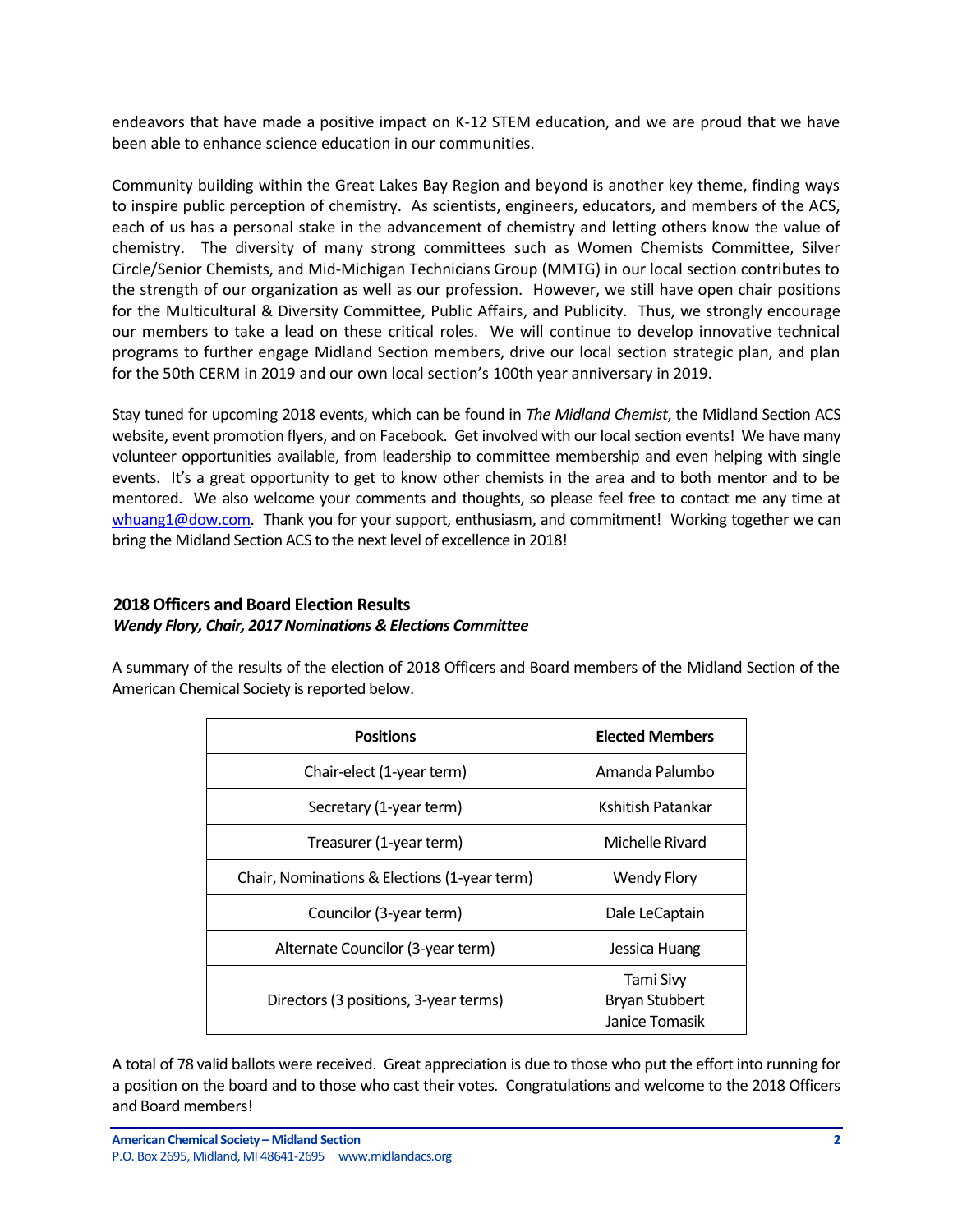# <span id="page-2-0"></span>**Historical Exhibit Update – Countdown to 2019!** *Gina Malczewski, 100th Anniversary Committee, Midland Section ACS*

As mentioned in previous issues of this newsletter, we are well into the planning process for a historical exhibit celebrating the 100th anniversary of the Midland Section of the American Chemical Society in 2019. The location will be the Herbert D. Doan Midland County History Center, but there also will be events at the Carriage House Hall and elsewhere on the history campus at specific times next year.

We are hoping the community will join us in our commemoration, both to learn about our history, and to appreciate the impact that local ACS members (and their chemistry achievements) have had on our everyday lives. We also need community involvement in other respects, and several options are open for you to become involved:

- We are beginning to focus on funding, and have established a project fund at the Midland Area Community Foundation (Midland ACS Historical Project Fund) where you can make a tax-exempt gift of any size to help with the costs that will cover design, construction, and post-anniversary use of the exhibit. To read what the fund is all about, see the description at [https://www.midlandfoundation.org/fund-list/2017/12/13/midland-acs-historical-project-fund.](https://www.midlandfoundation.org/fund-list/2017/12/13/midland-acs-historical-project-fund) You can navigate to a place to donate online right from that page, or you can go to [www.midlandfoundation.org](http://www.midlandfoundation.org/) and click on "Donate Now", and then scroll down the fund listing on the form that comes up to find the name of our special historical project fund there.
- We are interested in borrowing chemistry-related artifacts that you may have that may relate to the Midland Section ACS or its events over the past 100 years, if you would be willing to loan them to us for display.
- We welcome input from you to use in planning the exhibit relative to ACS-based stories, what we should consider for the exhibit, or why you joined the ACS.

To visit the 2019 historical exhibit web page on the Midland ACS local section website, go to [http://www.midlandacs.org/historical-exhibit/,](http://www.midlandacs.org/historical-exhibit/) or from the local section website home page look for the Historical Exhibit tab under "Activities/Events". To contact the committee with ideas, stories, questions or testimonials, please e-mail us a[t exhibit@midlandacs.org.](mailto:exhibit@midlandacs.org)

## <span id="page-2-1"></span>**Final Call for Nominations for 2018 ACS Fellows Program** *Diana Deese, Chair, Midland Section ACS Awards Committee*

This is a final reminder that the Midland Section ACS is still seeking nominees for ACS Fellow! The deadline to have the nomination packet turned in to Diana Deese is February 1, 2018. More information can be found at the following link: [https://www.acs.org/content/acs/en/funding-and-awards/fellows.html.](https://www.acs.org/content/acs/en/funding-and-awards/fellows.html)

You may also wish to refer to the original call for 2018 ACS Fellows Program nominations. That material appeared in the October 2017 issue of *The Midland Chemist*. Please see [http://www.midlandacs.org/wp](http://www.midlandacs.org/wp-content/uploads/Newsletter/2017/2017OctMC.pdf)[content/uploads/Newsletter/2017/2017OctMC.pdf.](http://www.midlandacs.org/wp-content/uploads/Newsletter/2017/2017OctMC.pdf)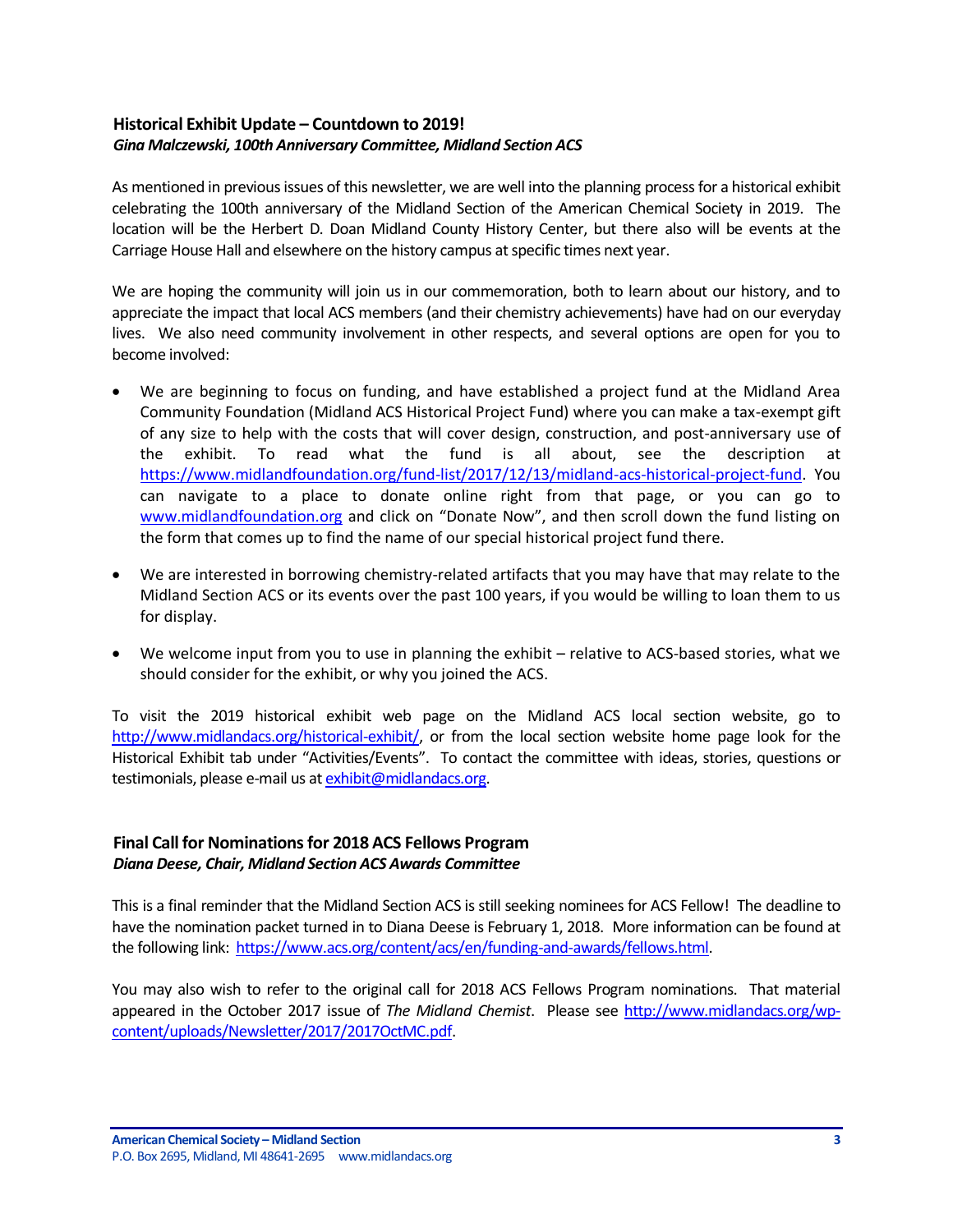# <span id="page-3-0"></span>**Announcing the 2018 Spring Awards Banquet and Call for Nominations** *Diana Deese, Awards Committee Chair, Midland Section ACS*

It is always amazing to me how time seems to fly by. In just another four short months, we will, again, be recognizing outstanding educators, volunteers, and colleagues that you will have graciously taken the time to nominate. Mark your calendars for Wednesday evening, May 2, 2018 to attend the 27th annual American Chemical Society-Midland Section Spring Awards Banquet at the Great Hall Banquet & Convention Center in Midland. The awards banquet is a great way to connect with others in the industry, those who have gone before us, those who teach the next generation, and those who will be following in our footsteps. Please consider joining us for a night of good food and great fun!

The process of nominating is very easy. The minimum submission criteria for nominations are a quality nominating letter extolling the virtues of your nominee and supporting the criteria of the award, along with one supporting letter of recommendation (two letters are even better). Consider getting your colleagues together for lunch and putting together a packet. If you are in a managerial role and are worried about favoritism, consider nominating 2-3 qualified persons (you will remain anonymous). If you feel you deserve an award but everyone is just too busy to notice, consider leaving suggestions or have an outright discussion with your manager. If you are a parent: Does your child have a great science teacher? If so, consider nominating him/her.

From personal experience, it only takes about an hour to put together an award-winning letter and an additional 15 minutes soliciting supporting letters. Think of what it will mean to that person and how good you will feel about your good deed. I have listed previous award recipients and would like to remedy that frequent "No Recipient" comment, as there is surely someone deserving in every category!

When you realize how exciting it is to nominate someone at the local level and you want to do more, I invite you to peruse the veritable cornucopia of awards the American Chemical Society offers at the national level. On the last page of the call for nominations, I have listed the web address where you can find out more information relative to each award and the criteria for nomination. Now is the time to begin nominations for National ACS awards for 2018-2019 as most annual reviews have a deadline of around November 1.

Nomination packets for all awards (except outstanding high school and collegiate awards) must, at a minimum, consist of a current resume or equivalent, and at least one supporting letter in addition to your letter of nomination, all stating why the nominee is deserving of the award with specific examples of professional involvement/growth, contributions to industry, and outside affiliations.

It is highly recommended that the nomination include a publications and patent list where applicable and additional letters of support which can come from students, parents, community members, and/or administrators. An example nomination letter can be requested from the awards chair via e-mail. Nominees must not have received the award that they are being nominated for within the past 10 years. Nominations not meeting the minimum requirements, and submissions received after the April 1, 2018 deadline, will not be considered.

For those of you sequestered in labs who feel you might not be able to attend unless you nominate someone, I say save the date and come on out for a night of food, fun, and fraternization! Watch for more detailed information right here in *The Midland Chemist*! As always, contact me if you have any questions: Diana Deese, Midland Section ACS Awards Committee Chair [\(dkdeese@dow.com\)](mailto:dkdeese@dow.com).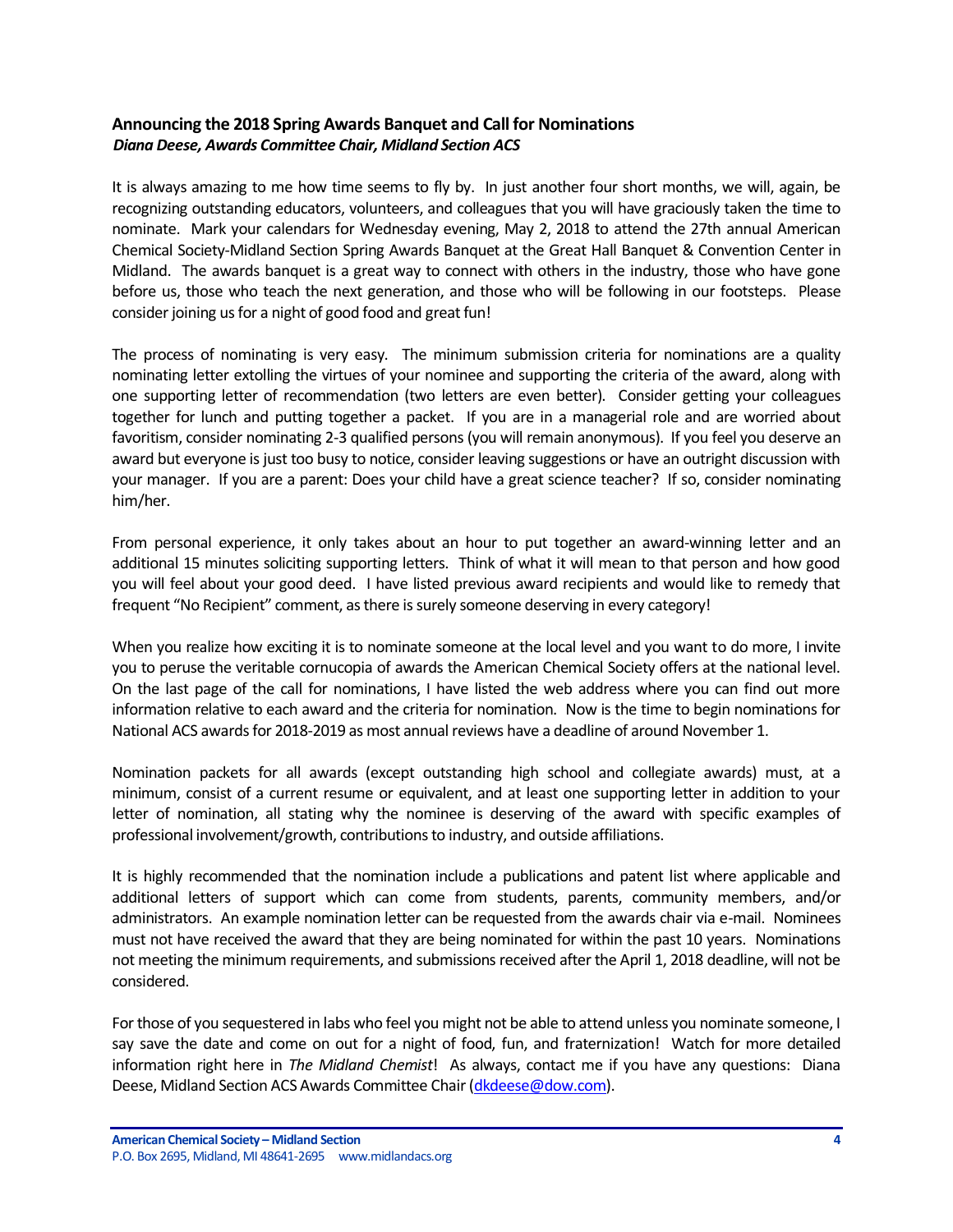# <span id="page-4-0"></span>**Call for Nominations: 2018 Teaching, Volunteer, Education, Chemical Sciences Awards** *Diana Deese, Awards Committee Chair, Midland Section ACS*

Each year, the Midland Section of the American Chemical Society presents awards to recognize outstanding achievement in the chemical sciences. Nominations for the 2018 awards are invited for the following areas:

- Outstanding Elementary Level Science Teaching
- Outstanding Middle Level Science Teaching
- Outstanding High School Chemistry Teaching
- Outstanding College Chemistry Teaching
- Science Education Volunteer of the Year
- Outstanding Achievement in the Promotion of Diversity in Chemistry, Related Sciences, and Engineering
- Outstanding Achievement and Promotion of the Chemical Sciences
- Outstanding Service to the American Chemical Society
- Outstanding Chemical Technician
- Outstanding High School / College Chemistry Students

## *Outstanding Science / Chemistry Teaching Awards*

Candidates for the teaching awards must be educators at schools in the five-county geographical area of the Midland Section: Bay, Gratiot, Isabella, Midland and Saginaw Counties. One candidate will be recognized for their teaching contributions in each of the following categories: Elementary, Middle Level, High School, and College.

## *Science Education Volunteer of the Year*

The Science Education Volunteer of the Year award is presented to an individual who makes a substantial contribution to science learning in the Midland Section through voluntary efforts.

## *Outstanding Achievement in the Promotion of Diversity in Chemistry, Related Sciences, and Engineering*

This award recognizes a person or group residing in Midland, Bay, Saginaw, Isabella, or Gratiot County for outstanding achievement in enhancing the participation of under-represented groups in the study of chemistry, related sciences, and engineering. The nomination must come from a Midland Section ACS member. The criteria for this award include teaching, mentoring, serving as a role model, and active and sustained participation in organizations that support diversity which have had a demonstrable impact on the promotion of diversity in chemistry, related sciences, and engineering. Members of the Midland Section Minority Affairs Committee are ineligible to receive this award.

## *Outstanding Achievement and Promotion of the Chemical Sciences*

Each year the Midland Section honors an individual residing within the Section's geographical area who has demonstrated outstanding achievement and promotion of the chemical sciences. This award recognizes dedication and service to the chemical profession, but the recipient need not be an ACS member.

## *Outstanding Service to the American Chemical Society*

The Section sponsors an annual award to recognize outstanding service to the Midland Section of the ACS. This award recognizes achievement in the promotion of the goals and objectives of the Society. Nominees shall be members of the Midland Section. Nominations should include a history of service to the Midland Section, and supporting letters from fellow ACS members.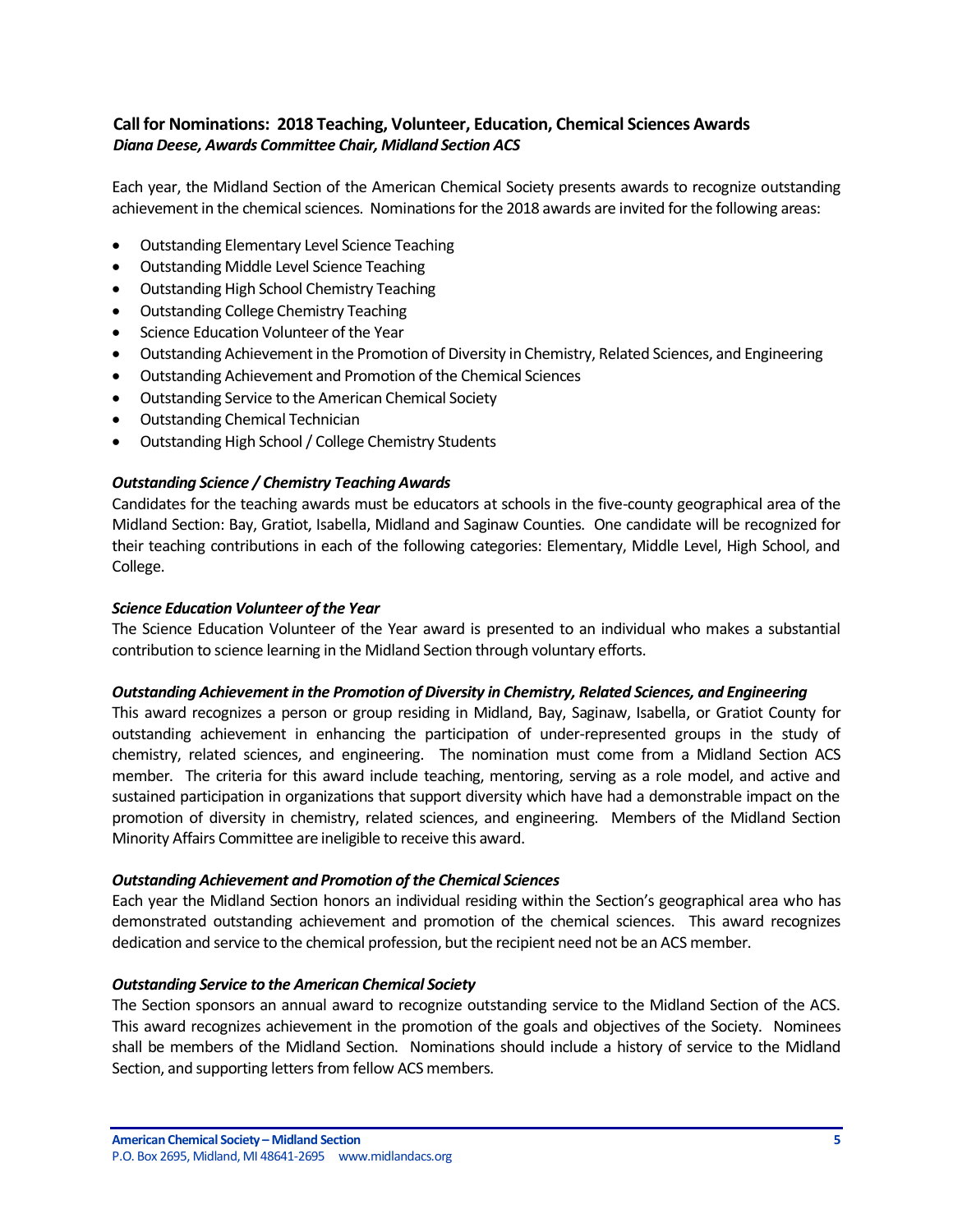## *Outstanding Chemical Technician*

The Section presents an annual Outstanding Chemical Technician Award to an individual who has demonstrated an extremely high degree of professionalism as a chemical technician. Nominees must have worked for five years as a chemical technician, or in a related field, and whose primary job includes conducting experimentation or correlating information to help solve chemical problems or discover new chemical knowledge. The nominee must have successfully completed a two-year post-high school level chemistry curriculum leading to an associate degree, the equivalent course in a baccalaureate program, or equivalent experience. Chemical technicians do not need to be an ACS member to be eligible for this award. Nominations should include outside affiliations. *Request the National ACS nomination form from the awards chair to nominate in this category.*

Recipients of all awards will be selected by the Awards Committee with the exception of the Outstanding Achievement and Promotion of the Chemical Sciences award which is submitted to the Midland Section ACS Executive Committee for approval. Nominators should write a letter indicating the award and describing the attributes of the candidate.

Nomination packets for all awards (except outstanding high school and collegiate awards) must, at a minimum, consist of a current resume or equivalent, and at least one additional supporting letter included with your nomination all stating why the nominee is deserving of the award. Specific examples should be given in areas such as professional involvement/growth, contributions to industry, and outside affiliations. It is highly recommended that the nomination include a publications and patent list where applicable. Additional letters of support can come from students, parents, community members, and/or administrators.

The deadline for nominations is Sunday, April 1, 2018. Nominations not meeting the minimum requirements, and submissions received after the April 1 deadline, will not be considered. Mail or fax submissions are acceptable; *electronic (e-mail) submissions are preferred*. All submissions must be accompanied by the name, position, address and phone number of the nominator.

## *Outstanding High School / College Chemistry Students*

The Awards Committee also recognizes outstanding chemistry students at the high school and collegiate levels. Those students should be selected by their respective departments, and their names forwarded to the Awards Committee using the form attached to this call for nominations. One selection per school, please; no supporting letters are needed.

Award recipients as well as Chemistry Olympiad winners and Fifty/Sixty/Seventy Year ACS Members will be honored at the 2018 ACS Spring Recognition Dinner at the Great Hall Banquet & Convention Center in Midland, on Wednesday evening, May 2, 2018.

The Awards Committee greatly appreciates the efforts involved in nominating someone, and wishes to thank you for helping to recognize deserving students, colleagues, and educators in our local section. Please pass this information along to anyone involved in our local science programs!

For example nominations or more detail on any award, please contact Diana Deese. *Electronic submissions are acceptable and preferred*.

Diana K. Deese, Chair, Midland Section ACS Awards Committee Phone: (989) 636-9915, E-mail[: dkdeese@dow.com](mailto:dkdeese@dow.com) o[r awards@midlandacs.org](mailto:awards@midlandacs.org)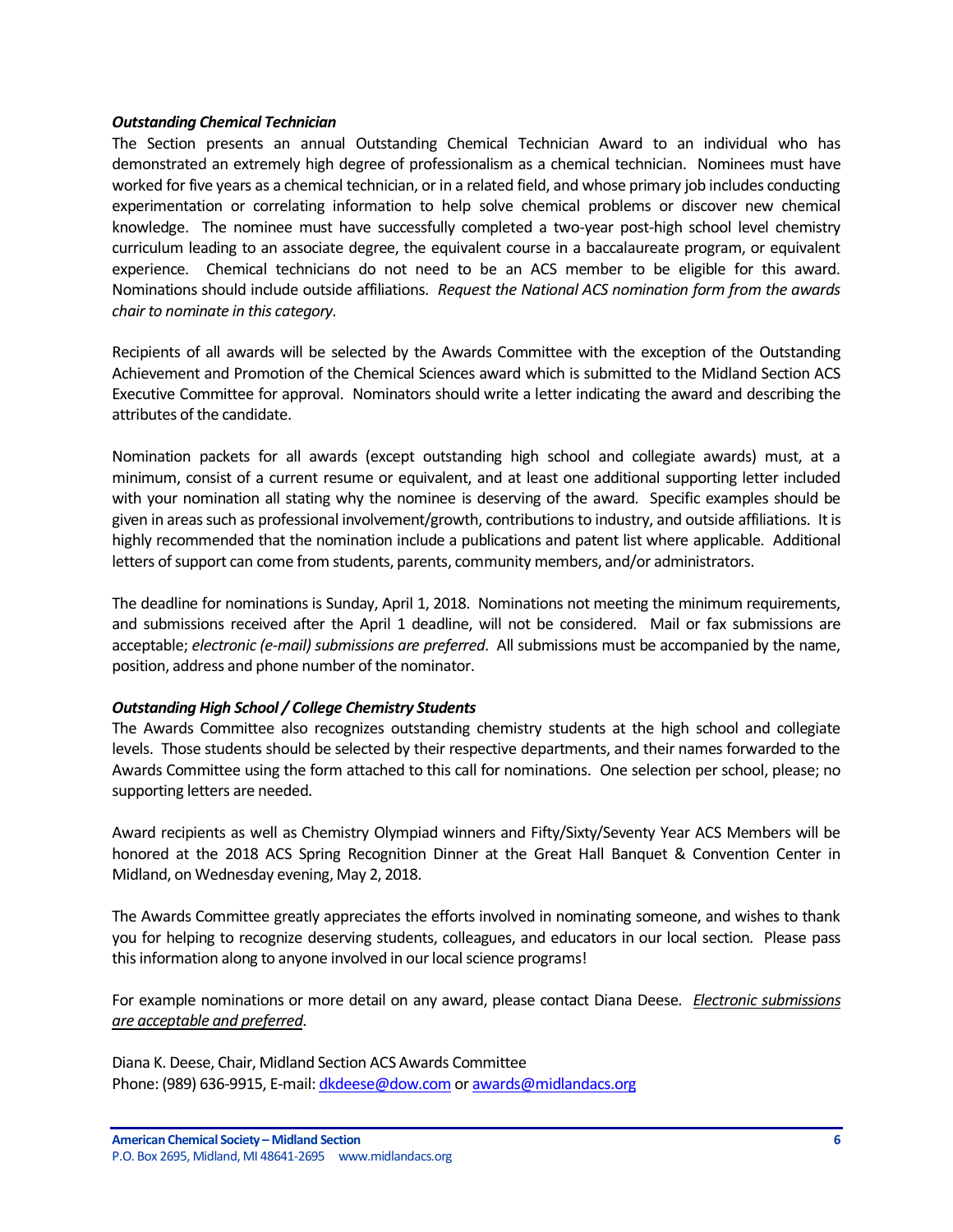

# **American Chemical Society – Midland Section**

# **Nomination Form for 2018 Outstanding High School / Collegiate Chemistry Student**

*(Note: One nominee per school, please)*

| (Indicate) (Please print legibly)                                                      |
|----------------------------------------------------------------------------------------|
|                                                                                        |
|                                                                                        |
|                                                                                        |
| Student's career/postgraduate plans (if known):                                        |
|                                                                                        |
|                                                                                        |
| Please return this form to the following address no later than April 1, 2018:          |
| Diana K. Deese<br>ACS Awards Committee Chair, Midland Section<br>Phone: (989) 636-9915 |

E-mail[: dkdeese@dow.com](mailto:dkdeese@dow.com)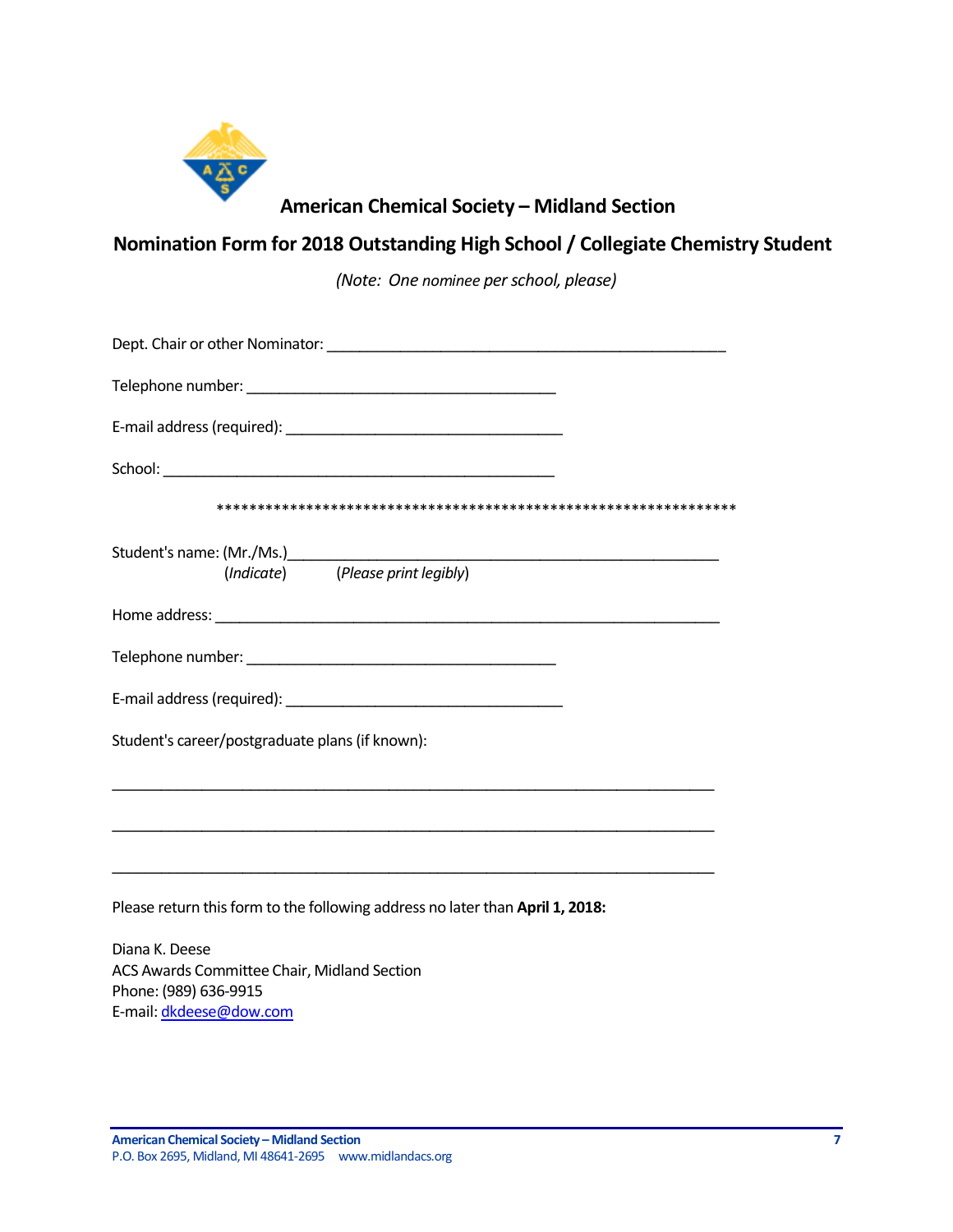# <span id="page-7-0"></span>**Previous Recipients of Midland Section ACS Awards** *Diana Deese, Awards Committee Chair, Midland Section ACS*

|      | <b>Elementary Level Science Education</b> | <b>Middle Level Science Education</b> |                            | <b>High School Chemistry Teaching</b> |                            |  |
|------|-------------------------------------------|---------------------------------------|----------------------------|---------------------------------------|----------------------------|--|
| 1992 | Karen Ziemelis                            | 1992                                  | Derrell Steffen            | 1989                                  | Robert Wallace             |  |
| 1993 | Lela Wade                                 | 1993                                  | Laurie Hepinstall          | 1990                                  | Gary Ronk                  |  |
| 1994 | Constance A. Dullock                      | 1994                                  | <b>JoAnn Kraut</b>         | 1991                                  | No Recipient               |  |
| 1995 | Joan Klopcic                              | 1995                                  | No Recipient               | 1992                                  | John Clark, Edna Konwinski |  |
| 1996 | Mark Hackbarth                            | 1996                                  | Barbara J. Bibbee          | 1993                                  | Mary Irons                 |  |
| 1997 | Denise Koppleberger, Cheryl Ruthig        | 1997                                  | Gary J. Johnson            | 1994                                  | Jo Ann Pelkki              |  |
| 1998 | Barbara McGivern                          | 1998                                  | No Recipient               | 1995                                  | No Recipient               |  |
| 1999 | John Clark                                | 1999                                  | No Recipient               | 1996                                  | Sandra Schafer             |  |
| 2000 | Sue Burtch, Robin Harshman-Rogers,        | 2000                                  | No Recipient               | 1997                                  | Mary Fredell               |  |
|      | Vicki Richard, Clare Jorgensen            | 2001                                  | No Recipient               | 1998                                  | Dale Ressler               |  |
| 2001 | Cathy Egerer, Amy Hindbaugh-Marr          | 2002                                  | Joel Mikusko               | 1999                                  | Robert Enszer              |  |
| 2002 | Maureen Becker                            | 2003                                  | No Recipient               | 2000                                  | Steven Kelly               |  |
| 2003 | Leon Katzinger                            | 2004                                  | <b>Christine Brillhart</b> | 2001                                  | <b>William Stokes</b>      |  |
| 2004 | Joan Roels                                | 2005                                  | No Recipient               | 2002                                  | Robert Hansen              |  |
| 2005 | <b>Curt Moses</b>                         | 2006                                  | <b>Matthew Miller</b>      | 2003                                  | No Recipient               |  |
| 2006 | Robin Allen                               | 2007                                  | John Hoving                | 2004                                  | Doug Grezeszak             |  |
| 2007 | Diane Huckins                             | 2008                                  | Mark Koschmann             | 2005                                  | Pamela Thompson            |  |
| 2008 | Rachel Pappas                             | 2009                                  | Carla Piazza               | 2006                                  | Daniel Sealy               |  |
| 2009 | No Recipient                              | 2010                                  | Melinda Coyle              | 2007                                  | No Recipient               |  |
| 2010 | No Recipient                              | 2011                                  | Jennifer Lenon             | 2008                                  | No Recipient               |  |
| 2011 | <b>Beth Quimby</b>                        | 2012                                  | Jayme Swanson              | 2009                                  | Nancy Vossen               |  |
| 2012 | No Recipient                              | 2013                                  | John Barnes                | 2010                                  | Sandra Schafer             |  |
| 2013 | No Recipient                              | 2014                                  | No Recipient               | 2011                                  | David Allan                |  |
| 2014 | No Recipient                              | 2015                                  | Mark Hackbarth             | 2012                                  | David Bruessow             |  |
| 2015 | Molly Kelsey                              | 2016                                  | No Recipient               | 2013                                  | Tom Short, Sarah Beery     |  |
| 2016 | No Recipient                              | 2017                                  | Allison Vandriessche       | 2014                                  | No Recipient               |  |
| 2017 | Rebecca Field                             |                                       |                            | 2015                                  | Jeff Yoder                 |  |
|      |                                           |                                       |                            | 2016                                  | Lisa Parsons               |  |

## **College Chemistry Teaching**

| 1989 | Joan Sabourin            | 2001 | Sandra Smith       | 2013 | No Recipient    |
|------|--------------------------|------|--------------------|------|-----------------|
| 1990 | <b>Bob Howell</b>        | 2002 | Margaret Hill      | 2014 | David Baker     |
| 1991 | Robert Kohrman           | 2003 | Dale Meier         | 2015 | Estelle Lebeau  |
| 1992 | Scott Hill               | 2004 | Katherine Blystone | 2016 | Angela McGuirk  |
| 1993 | Ajit Sharma              | 2005 | Ronald Sharp       | 2017 | Joel & Nancy Do |
| 1994 | Laura Voseipka           | 2006 | Arthur G. Smith    |      |                 |
| 1995 | George Eastland          | 2007 | Cynthia N. Peck    |      |                 |
| 1996 | <b>Martin Spartz</b>     | 2008 | No Recipient       |      |                 |
| 1997 | <b>Philip Squattrito</b> | 2009 | No Recipient       |      |                 |
| 1998 | Thomas Delia             | 2010 | Anton Jenson       |      |                 |
| 1999 | Steven E. Keinath        | 2011 | No Recipient       |      |                 |
| 2000 | James Hutchison          | 2012 | David S. Karpovich |      |                 |

| 2001 | Sandra Smith       |
|------|--------------------|
| 2002 | Margaret Hill      |
| 2003 | Dale Meier         |
| 2004 | Katherine Blystone |
| 2005 | Ronald Sharp       |
| 2006 | Arthur G. Smith    |
| 2007 | Cynthia N. Peck    |
| 2008 | No Recipient       |
| 2009 | No Recipient       |
| 2010 | Anton Jenson       |
| 2011 | No Recipient       |
| 2012 | David S. Karpovich |

| 2013 | No Recipient          |
|------|-----------------------|
| 2014 | David Baker           |
| 2015 | <b>Estelle Lebeau</b> |
| 2016 | Angela McGuirk        |
| 2017 | Joel & Nancy Dopke    |

Kenneth Quackenbush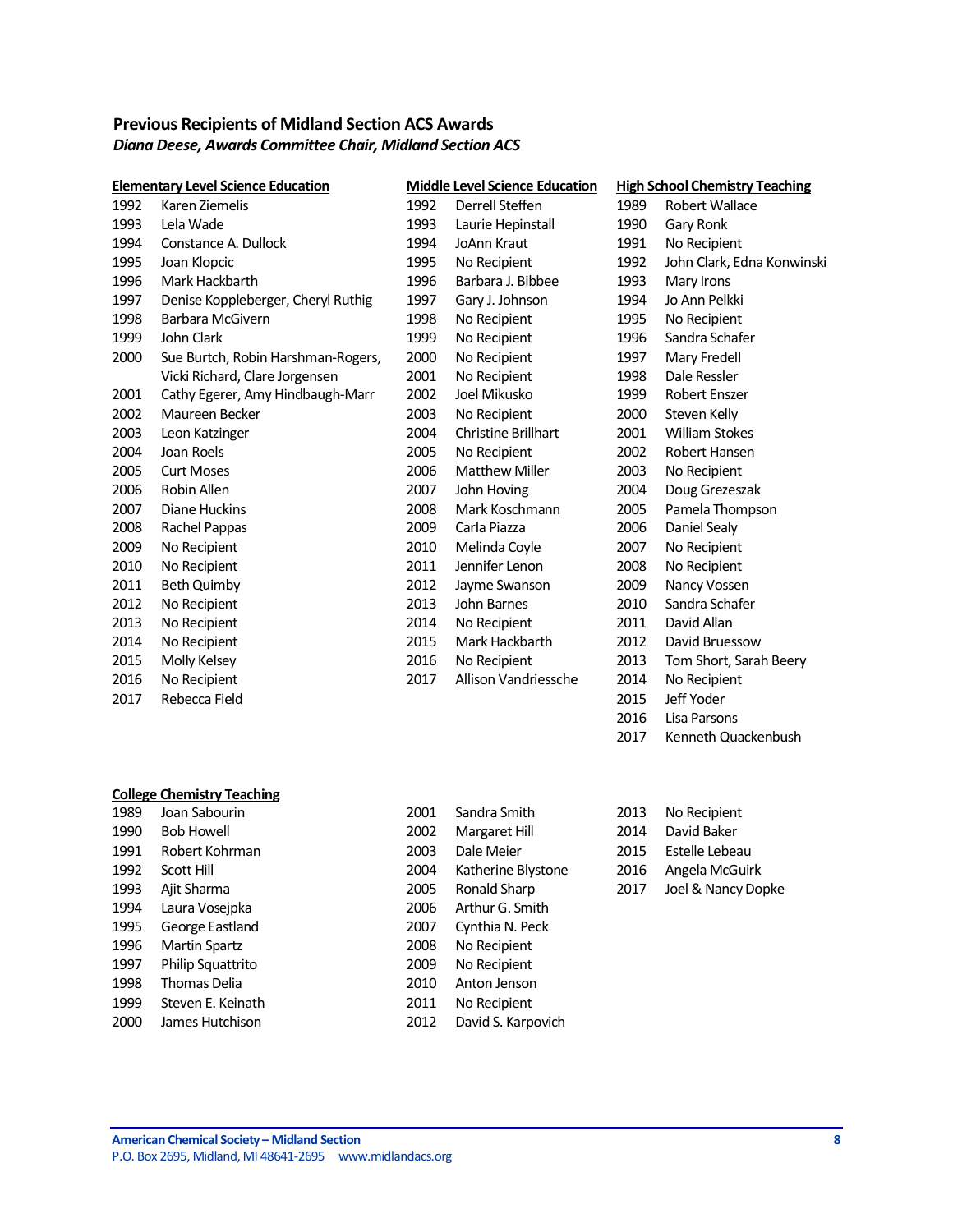## **Science Education Volunteer**

| 1992 | <b>Gregg Young</b>               | 2002 | Joan McMahon                    | 2012 | Estelle Lebeau         |
|------|----------------------------------|------|---------------------------------|------|------------------------|
| 1993 | Peter Bonk                       | 2003 | John Blizzard                   | 2013 | No Recipient           |
| 1994 | Peter Moehs                      | 2004 | Jan Zanyk                       | 2014 | <b>Charles Nielsen</b> |
| 1995 | Gretchen Kohl                    | 2005 | Eldon Graham                    | 2015 | Gina Malczewski        |
| 1996 | John Blizzard, Richard Van Effen | 2006 | Tom Chamberlin                  | 2016 | Dennis Klipa           |
| 1997 | Marvin Tegen                     | 2007 | Teri Bickmore, Cal Goeders 2017 |      | Nalayini Kogulan       |
| 1998 | Carlton Beyer                    | 2008 | Tim Drier                       |      |                        |
| 1999 | William Albe                     | 2009 | Dave Stickles                   |      |                        |
| 2000 | Karol Childs                     | 2010 | Lisa Thackery                   |      |                        |
| 2001 | Donald Petersen                  | 2011 | Charles & Barbara Roth          |      |                        |

## **Outstanding Achievement in the Promotion of Diversity in Chemistry, Related Sciences, and Engineering**

|      |                                  |      | (Awarded every other year) |      |                          |
|------|----------------------------------|------|----------------------------|------|--------------------------|
| 2002 | George Gant, Richard Stringfield |      | 2008 Sandra Parker         |      | 2014 Victor Atiemo-Obeng |
|      | 2004 Smallwood Holoman, Jr.      | 2010 | Theophilus Leapheart       | 2016 | Roland Wallace           |
| 2006 | Joan Sabourin                    |      | 2012 Linneaus Dorman       |      |                          |

#### **Outstanding Chemical Technician**

| 1997 | Connie J. Murphy | 2005 | <b>Bill Rievert</b> | 2013 | No Recipient          |
|------|------------------|------|---------------------|------|-----------------------|
| 1998 | David Stickles   | 2006 | Margo McIvor        | 2014 | Jeff Seifferly        |
| 1999 | Ronald L. Good   | 2007 | Debbie Bailey       | 2015 | <b>Brian Scherzer</b> |
| 2000 | Kurt A. Bell     | 2008 | Sue Perz            | 2016 | Dana Fuerst           |
| 2001 | Gordon R. Roof   | 2009 | Diana Deese         | 2017 | Stephanie Hughes      |
| 2002 | Cynthia J. Gould | 2010 | No Recipient        |      |                       |
| 2003 | Robert Krystosek | 2011 | Amy Tesolin-Gee     |      |                       |
| 2004 | Sherry Allen     | 2012 | Amber Wallace       |      |                       |

#### **Outstanding Achievement and Promotion of the Chemical Sciences**

| 1976 | Dr. Turner Alfrey, Jr.   | 1992 | Dr. Donald A. Tomalia  | 2008 | Dr. Jack Kruper     |
|------|--------------------------|------|------------------------|------|---------------------|
| 1977 | Dr. Etcyl H. Blair       | 1993 | Dr. Dale J. Meier      | 2009 | No Recipient        |
| 1978 | Dr. David C. Young       | 1994 | Dr. Philip T. Delassus | 2010 | No Recipient        |
| 1979 | Dr. Vernon A. Stenger    | 1995 | Dr. Duane B. Priddy    | 2011 | Dr. James Falender  |
| 1980 | Dr. Daniel R. Stull      | 1996 | Dr. Hans G. Elias      | 2012 | No Recipient        |
| 1981 | Dr. Bob A. Howell        | 1997 | Dr. Ludo K. Frevel     | 2013 | No Recipient        |
| 1982 | Dr. Wendell L. Dilling   | 1998 | Dr. Patrick B. Smith   | 2014 | No Recipient        |
| 1983 | Dr. Donald R. Weyenberg  | 1999 | Dr. David E. Henton    | 2015 | Dr. James Tonge     |
| 1984 | Dr. Edwin P. Plueddemann | 2000 | Dr. Steven J. Martin   | 2016 | Dr. Ronda L. Grosse |
| 1985 | Dr. Raymond P. Boyer     | 2001 | Dr. Edwin C. Steiner   | 2017 | Dr. Mike Ferritto   |
| 1986 | Stanley P. Klesney       | 2002 | Dr. Thomas J. Delia    |      |                     |
| 1987 | Dr. Warren B. Crummett   | 2003 | Dr. Robert M. Nowak    |      |                     |
| 1988 | Dr. A. Lee Smith         | 2004 | Herbert D. (Ted) Doan  |      |                     |
| 1989 | Dr. Do lk Lee            | 2005 | Dr. Michael J. Owen    |      |                     |
| 1990 | Dr. Joseph E. Dunbar     | 2006 | Dr. Robert E. Kohrman  |      |                     |
| 1991 | Dr. Thomas H. Lane       | 2007 | Dr. Petar R. Dvornic   |      |                     |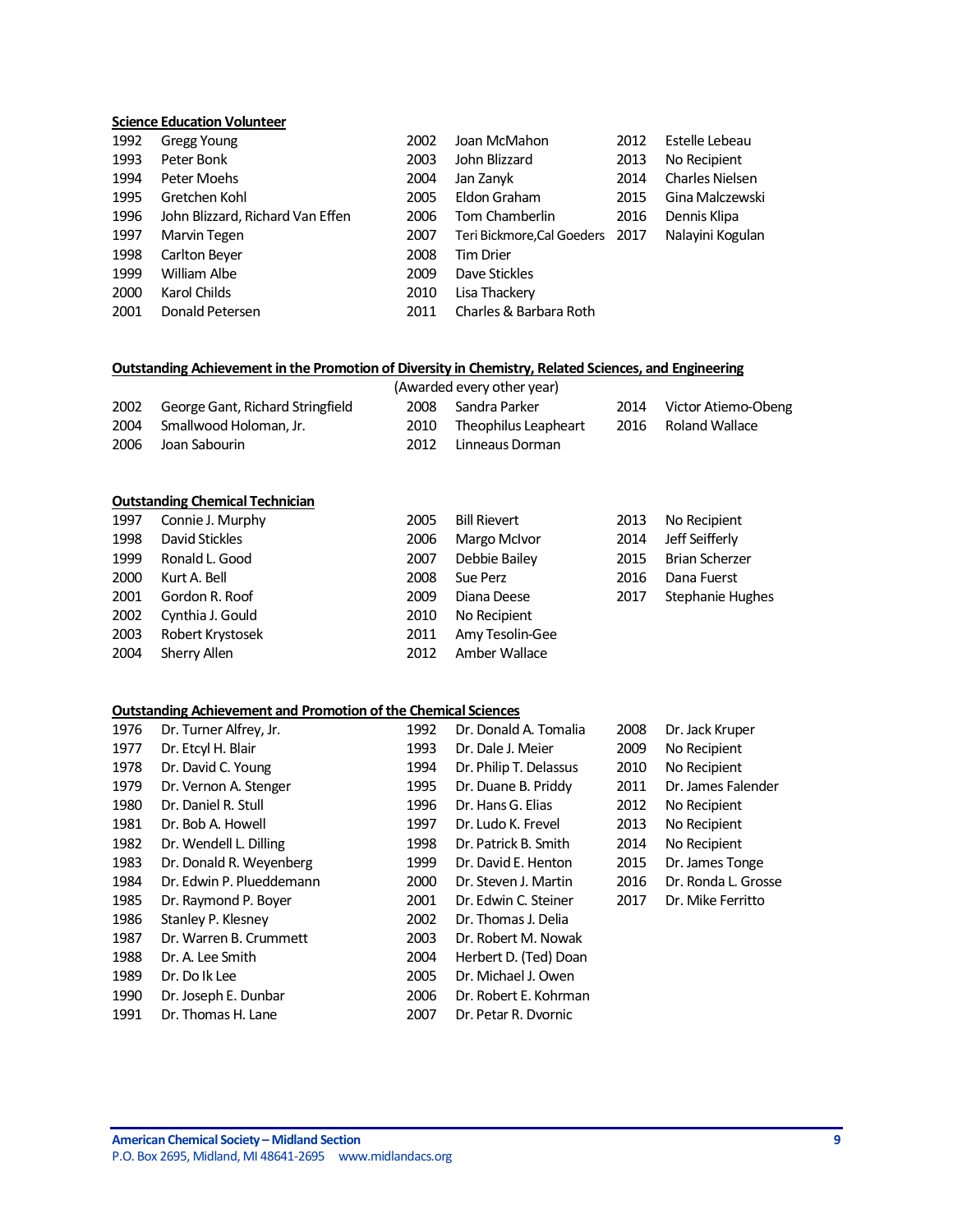#### **Outstanding Service to the American Chemical Society**

| 1989 | Dr. David C. Young     | 2000 | Dr. Peter & Dr. Patricia Dreyfuss | 2011 | No Recipient      |
|------|------------------------|------|-----------------------------------|------|-------------------|
| 1990 | Dr. Linneaus C. Dorman | 2001 | Dr. George W. Eastland, Jr.       | 2012 | No Recipient      |
| 1991 | Dr. Donald R. Petersen | 2002 | Joan Sabourin                     | 2013 | No Recipient      |
| 1992 | Dr. Wendell L. Dilling | 2003 | John Blizzard                     | 2014 | No Recipient      |
| 1993 | Dr. Bob A. Howell      | 2004 | Dr. Steven E. Keinath             | 2015 | Amy Tesolin-Gee   |
| 1994 | Eldon L. Graham        | 2005 | Ann Birch                         | 2016 | Dr. Bob A. Howell |
| 1995 | Gretchen S. Kohl       | 2006 | Dr. Philip Squattrito             | 2017 | Diana Deese       |
| 1996 | Fran K. Voci           | 2007 | David L. Stickles                 |      |                   |
| 1997 | Dr. Thomas H. Lane     | 2008 | Connie Murphy                     |      |                   |
| 1998 | Vicky S. Cobb          | 2009 | No Recipient                      |      |                   |
| 1999 | Dr. Theodore E. Tabor  | 2010 | No Recipient                      |      |                   |

#### **Midland Section ACS Salutes to Excellence Awards**

- 2001 Thomas Lane
- 2005 Water Warriors (Ogemaw Heights High School), Eldon L. Graham, Chris Powley, Debra Green, Anne DeBoer, Richard Anderson, Max Bottomley, Harold Moll, Russel Tree, Jr.
- 2006 Norman Delisle, John Safranksi, Jr., Richard Anderson, Max Bottomley
- 2008 Harold Moll, Russel Tree, Jr., Norman Delisle, John Safranski, Jr.
- 2009 Saginaw Spirit Hockey Club, Bob Moyer, Nancy Vossen, Vicki Behe, Steve Gribble
- 2010 Linda K. Dielman
- 2013 David Allan
- 2015 Sue Perz, Anatoliy Sokolov, Jaime Curtis-Fisk, Aaron Gaertner
- 2016 Dow Corning Corporation, Cassie Fhaner, Wendy Flory, Gretchen Kohl, Diana Deese
- 2017 Mike Garlick (Dr. Slime), Michael Tulchinsky, Adrianne Cole, Brian Brutyn, Sean V. Murray

## <span id="page-9-0"></span>**ACS National Awardsfor 2018–2019 Nomination**

## *Diana Deese, Awards Committee Chair, Midland Section ACS*

Editor's note: Several Midland Section ACS members have received various National ACS awards over the years. Please see their names, as noted, below.

[ACS Award for Achievement in Research for the Teaching and Learning of Chemistry](http://www.acs.org/content/acs/en/funding-and-awards/awards/national/bytopic/acs-award-for-achievement-in-research-for-the-teaching-and-learning-of-chemistry.html) [ACS Award for Affordable Green Chemistry](http://www.acs.org/content/acs/en/funding-and-awards/awards/national/bytopic/acs-award-for-affordable-green-chemistry.html) 2012 William J. Kruper

[ACS Award for Computers in Chemical and Pharmaceutical Research](http://www.acs.org/content/acs/en/funding-and-awards/awards/national/bytopic/acs-award-for-computers-in-chemical-and-pharmaceutical-research.html)

[ACS Award for Creative Advances in Environmental Science and Technology](http://www.acs.org/content/acs/en/funding-and-awards/awards/national/bytopic/acs-award-for-creative-advances-in-environmental-science-and-technology.html)

1986 Eugene E. Kenaga

[ACS Award for Creative Invention](http://www.acs.org/content/acs/en/funding-and-awards/awards/national/bytopic/acs-award-for-creative-invention.html)

1984 Edwin P. Plueddemann

[ACS Award for Creative Research and Applications of Iodine Chemistry](http://www.acs.org/content/acs/en/funding-and-awards/awards/national/bytopic/acs-award-for-creative-research-and-applications-of-iodine-chemistry.html)

[ACS Award for Creative Work in Fluorine Chemistry](http://www.acs.org/content/acs/en/funding-and-awards/awards/national/bytopic/acs-award-for-creative-work-in-fluorine-chemistry.html)

[ACS Award for Creative Work in Synthetic Organic Chemistry](http://www.acs.org/content/acs/en/funding-and-awards/awards/national/bytopic/acs-award-for-creative-work-in-synthetic-organic-chemistry.html)

[ACS Award for Distinguished Service in the Advancement of Inorganic Chemistry](http://www.acs.org/content/acs/en/funding-and-awards/awards/national/bytopic/acs-award-for-distinguished-service-in-the-advancement-of-lnorganic-chemistry.html)

[ACS Award for Encouraging Disadvantaged Students into Careers in the Chemical Sciences](http://www.acs.org/content/acs/en/funding-and-awards/awards/national/bytopic/acs-award-for-encouraging-disadvantaged-students-into-careers-in-the-chemical-sciences.html)

[ACS Award for Encouraging Women into Careers in the Chemical Sciences](http://www.acs.org/content/acs/en/funding-and-awards/awards/national/bytopic/acs-award-for-encouraging-women-into-careers-in-the-chemical-sciences.html)

[ACS Award for Research at an Undergraduate Institution](http://www.acs.org/content/acs/en/funding-and-awards/awards/national/bytopic/acs-award-for-research-at-an-undergraduate-institution.html)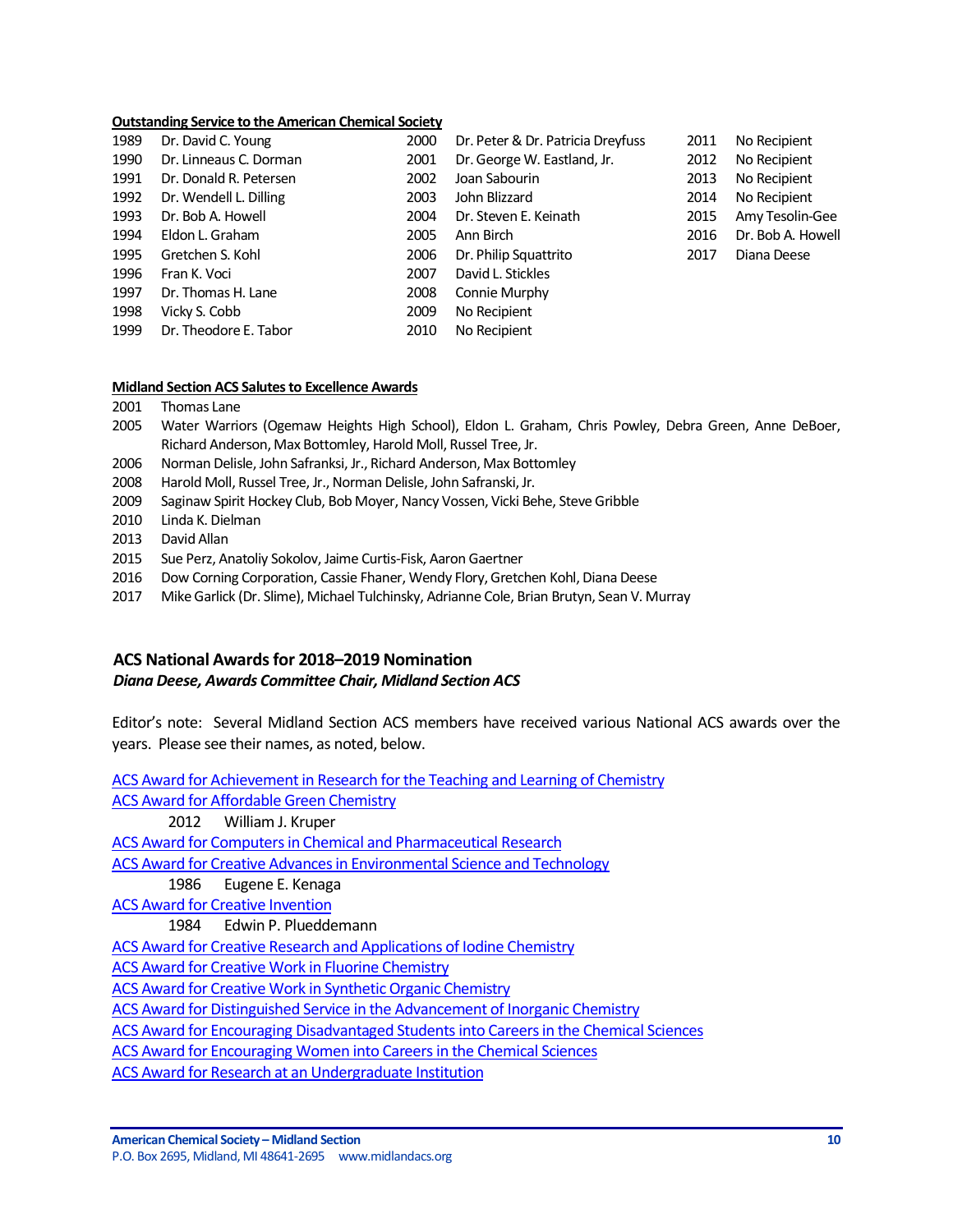## [ACS Award for Team Innovation](http://www.acs.org/content/acs/en/funding-and-awards/awards/national/bytopic/acs-award-for-team-innovation.html)

2015 Ryan Gaston, James R. Keenihan, Abhijit A. Namjoshi, Stephen Pisklak, Jason A. Reese 2017 Robert A. DeVries, Philip Garrou, Carol E. Mohler, Theodore M. Stokich, Jr., Eric S. Moyer [ACS Award in Analytical Chemistry](http://www.acs.org/content/acs/en/funding-and-awards/awards/national/bytopic/acs-award-in-analytical-chemistry.html)

[ACS Award in Applied Polymer Science](http://www.acs.org/content/acs/en/funding-and-awards/awards/national/bytopic/acs-award-in-applied-polymer-science.html)

1970 Raymond F. Boyer

[ACS Award in Chromatography](http://www.acs.org/content/acs/en/funding-and-awards/awards/national/bytopic/acs-award-in-chromatography.html)

1991 Hamish Small

[ACS Award in Colloid Chemistry](http://www.acs.org/content/acs/en/funding-and-awards/awards/national/bytopic/acs-award-in-colloid-chemistry.html)

[ACS Award in Industrial Chemistry](http://www.acs.org/content/acs/en/funding-and-awards/awards/national/bytopic/acs-award-in-industrial-chemistry.html)

[ACS Award in Inorganic Chemistry](http://www.acs.org/content/acs/en/funding-and-awards/awards/national/bytopic/acs-award-in-inorganic-chemistry.html)

[ACS Award in Organometallic Chemistry](http://www.acs.org/content/acs/en/funding-and-awards/awards/national/bytopic/acs-award-in-organometallic-chemistry.html)

[ACS Award in Polymer Chemistry](http://www.acs.org/content/acs/en/funding-and-awards/awards/national/bytopic/acs-award-in-polymer-chemistry.html)

1973 Turner Alfrey, Jr.

[ACS Award in Pure Chemistry](http://www.acs.org/content/acs/en/funding-and-awards/awards/national/bytopic/acs-award-in-pure-chemistry.html)

[ACS Award in Separations Science and Technology](http://www.acs.org/content/acs/en/funding-and-awards/awards/national/bytopic/acs-award-in-separations-science-and-technology.html)

[ACS Award in Surface Chemistry](http://www.acs.org/content/acs/en/funding-and-awards/awards/national/bytopic/acs-award-in-surface-chemistry.html)

[ACS Award in the Chemistry of Materials](http://www.acs.org/content/acs/en/funding-and-awards/awards/national/bytopic/acs-award-in-the-chemistry-of-materials.html)

[ACS Award in Theoretical Chemistry](http://www.acs.org/content/acs/en/funding-and-awards/awards/national/bytopic/acs-award-in-theoretical-chemistry.html)

[Award for Volunteer Service to the American Chemical Society](http://www.acs.org/content/acs/en/funding-and-awards/awards/national/bytopic/award-for-volunteer-service-to-the-american-chemical-society.html)

[Roger Adams Award in Organic Chemistry](http://www.acs.org/content/acs/en/funding-and-awards/awards/national/bytopic/roger-adams-award-in-organic-chemistry.html)

[Alfred Bader Award in Bioinorganic or Bioorganic Chemistry](http://www.acs.org/content/acs/en/funding-and-awards/awards/national/bytopic/alfred-bader-award-in-bioinorganic-or-bioorganic-chemistry.html)

[Earle B. Barnes Award for Leadership in Chemical Research Management](http://www.acs.org/content/acs/en/funding-and-awards/awards/national/bytopic/earle-b-barnes-award-for-leadership-in-chemical-research-management.html)

- 1987 Malcolm E. Pruitt
- 2009 Gregg A. Zank
- 2014 William F. Banholzer

[Ronald Breslow Award for Achievement in Biomimetic Chemistry](http://www.acs.org/content/acs/en/funding-and-awards/awards/national/bytopic/ronald-breslow-award-for-achievement-in-biomimetic-chemistry.html)

[Herbert C. Brown Award for Creative Research in Synthetic Methods](http://www.acs.org/content/acs/en/funding-and-awards/awards/national/bytopic/herbert-c-brown-award-for-creative-research-in-synthetic-methods.html)

[Alfred Burger Award in Medicinal Chemistry](https://www.acs.org/content/acs/en/funding-and-awards/awards/national/bytopic/alfred-burger-award-in-medicinal-chemistry.html?_ga=1.126276233.525249293.1483657158)

[James Bryant Conant Award in High School Chemistry Teaching](http://www.acs.org/content/acs/en/funding-and-awards/awards/national/bytopic/james-bryant-conant-award-in-high-school-chemistry-teaching.html)

[Arthur C. Cope Award](http://www.acs.org/content/acs/en/funding-and-awards/awards/national/bytopic/arthur-c-cope-award.html)

[Arthur C. Cope Scholar Awards](https://www.acs.org/content/acs/en/funding-and-awards/awards/national/bytopic/arthur-cope-scholar-award.html?_ga=1.41640802.1585534025.1483717018)

[Elias J. Corey Award for Outstanding Original Contribution in Organic Synthesis by a Young Investigator](http://www.acs.org/content/acs/en/funding-and-awards/awards/national/bytopic/elias-j-corey-award-for-outstanding-original-contribution-in-organic-synthesis-by-a-young-investigator.html)

[F. Albert Cotton Award in Synthetic Inorganic Chemistry](http://www.acs.org/content/acs/en/funding-and-awards/awards/national/bytopic/f-albert-cotton-award-in-synthetic-inorganic-chemistry.html)

[Peter Debye Award in Physical Chemistry](http://www.acs.org/content/acs/en/funding-and-awards/awards/national/bytopic/peter-debye-award-in-physical-chemistry.html)

[Frank H. Field and Joe L. Franklin Award for Outstanding Achievement in Mass Spectrometry](http://www.acs.org/content/acs/en/funding-and-awards/awards/national/bytopic/frank-h-field-and-joe-l-franklin-award-for-outstanding-achievement-in-mass-spectrometry.html)

Francis P. Garvan - [John M. Olin Medal](http://www.acs.org/content/acs/en/funding-and-awards/awards/national/bytopic/francis-p-garvan-john-m-olin-medal.html)

James T. Grady - [James H. Stack Award for Interpreting Chemistry for the Public](http://www.acs.org/content/acs/en/funding-and-awards/awards/national/bytopic/james-t-grady-james-h-stack-award-for-interpreting-chemistry-for-the-public.html)

[Harry Gray Award for Creative Work in Inorganic Chemistry by a Young Investigator](http://www.acs.org/content/acs/en/funding-and-awards/awards/national/bytopic/harry-gray-award-for-creative-work-in-inorganic-chemistry-by-a-y.html)

[Ernest Guenther Award in the Chemistry of Natural Products](http://www.acs.org/content/acs/en/funding-and-awards/awards/national/bytopic/ernest-guenther-award-in-the-chemistry-of-natural-products.html)

[Kathryn C. Hach Award for Entrepreneurial Success](http://www.acs.org/content/acs/en/funding-and-awards/awards/national/bytopic/entrepreneurial-success.html)

[E. B. Hershberg Award for Important Discoveries in Medicinally Active Substances](http://www.acs.org/content/acs/en/funding-and-awards/awards/national/bytopic/e-b-hershberg-award-for-important-discoveries-in-medicinally-active-substances.html)

[Joel Henry Hildebrand Award in the Theoretical and Experimental Chemistry](http://www.acs.org/content/acs/en/funding-and-awards/awards/national/bytopic/joel-henry-hildebrand-award-in-the-theoretical-and-experimental-chemistry-of-liquids.html) of Liquids

[Ralph F. Hirschmann Award in Peptide Chemistry](https://www.acs.org/content/acs/en/funding-and-awards/awards/national/bytopic/ralph-f-hirschmann-award-in-peptide-chemistry.html?_ga=1.155637183.525249293.1483657158)

[Ipatieff Prize](https://www.acs.org/content/acs/en/funding-and-awards/awards/national/bytopic/ipatieff-prize.html?_ga=1.155637183.525249293.1483657158)

[Frederic Stanley Kipping Award in Silicon Chemistry](http://www.acs.org/content/acs/en/funding-and-awards/awards/national/bytopic/frederic-stanley-kipping-award-in-silicon-chemistry.html)

1990 John L. Speier, Jr.

[Irving Langmuir Award in Chemical Physics](https://www.acs.org/content/acs/en/funding-and-awards/awards/national/bytopic/irving-langmuir-award-in-chemical-physics.html?_ga=1.61816104.525249293.1483657158)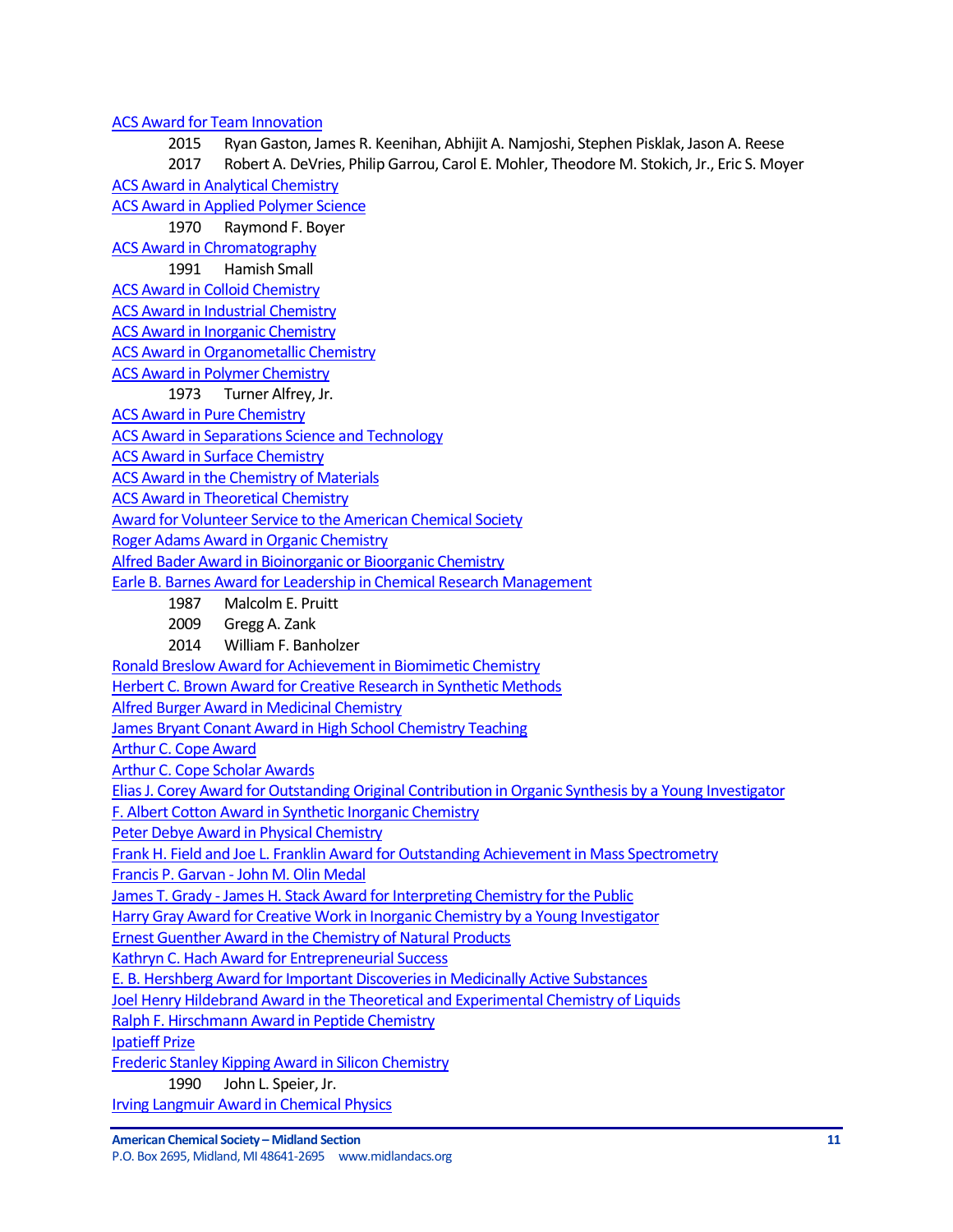[Josef Michl ACS Award in Photochemistry](https://www.acs.org/content/acs/en/funding-and-awards/awards/national/bytopic/josef-michl-acs-award-in-photochemistry.html?cq_ck=1404230027376&_ga=1.268382858.525249293.1483657158) [E. V. Murphree Award in Industrial and Engineering Chemistry](http://www.acs.org/content/acs/en/funding-and-awards/awards/national/bytopic/e-v-murphree-award-in-industrial-and-engineering-chemistry.html) [Nakanishi Prize](http://www.acs.org/content/acs/en/funding-and-awards/awards/national/bytopic/nakanishi-prize.html) [Nobel Laureate Signature Award for Graduate Education in Chemistry](http://www.acs.org/content/acs/en/funding-and-awards/awards/national/bytopic/nobel-laureate-signature-award-for-graduate-education-in-chemistry.html) [James Flack Norris Award in Physical Organic Chemistry](http://www.acs.org/content/acs/en/funding-and-awards/awards/national/bytopic/james-flack-norris-award-in-physical-organic-chemistry.html) George A. Olah [Award in Hydrocarbon or Petroleum Chemistry](http://www.acs.org/content/acs/en/funding-and-awards/awards/national/bytopic/george-a-olah-award-in-hydrocarbon-or-petroleum-chemistry.html) [Charles Lathrop Parsons Award](http://www.acs.org/content/acs/en/funding-and-awards/awards/national/bytopic/charles-lathrop-parsons-award.html) [George C. Pimentel Award in Chemical Education](http://www.acs.org/content/acs/en/funding-and-awards/awards/national/bytopic/george-c-pimentel-award-in-chemical-education.html) [Priestley Medal](http://www.acs.org/content/acs/en/funding-and-awards/awards/national/bytopic/priestley-medal.html) [Glenn T. Seaborg Award for Nuclear Chemistry](http://www.acs.org/content/acs/en/funding-and-awards/awards/national/bytopic/glenn-t-seaborg-award-for-nuclear-chemistry.html) [Gabor A. Somorjai Award for Creative Research in Catalysis](http://www.acs.org/content/acs/en/funding-and-awards/awards/national/bytopic/gabor-a-somorjai-award-for-creative-research-in-catalysis.html) [George and Christine Sosnovsky Award for Cancer Research](http://www.acs.org/content/acs/en/funding-and-awards/awards/national/bytopic/the-george-and-christine-sosnovsky-award-for-cancer-research.html) [E. Bright Wilson Award in Spectroscopy](http://www.acs.org/content/acs/en/funding-and-awards/awards/national/bytopic/e-bright-wilson-award-in-spectroscopy.html) [Ahmed Zewail Award in Ultrafast Science and Technology](http://www.acs.org/content/acs/en/funding-and-awards/awards/national/bytopic/the-ahmed-zewail-award-in-ultrafast-science-and-technology.html)

Criteria and deadlines for the National ACS awards, and other grants and considerations, can be found at <http://www.acs.org/content/acs/en/funding-and-awards/awards/national/nominations.html>

The full list of National ACS awards by title can be found at [https://www.acs.org/content/acs/en/funding-and](https://www.acs.org/content/acs/en/funding-and-awards/awards/national/bytopic.html)[awards/awards/national/bytopic.html](https://www.acs.org/content/acs/en/funding-and-awards/awards/national/bytopic.html)

# <span id="page-11-0"></span>**Midland Section Recipients of National, Division, and Regional ACS Awards** *Diana Deese, Awards Committee Chair, Midland Section ACS*

## [National ACS Fellows](https://www.acs.org/content/acs/en/funding-and-awards/fellows.html?_ga=1.101250693.525249293.1483657158)

- 2010 Wendell L. Dilling, Michael J. Owen
- 2011 Bob A. Howell, Thomas H. Lane, Connie J. Murphy
- 2013 Patrick B. Smith
- 2014 Janet M. Smith
- 2015 Gretchen S. Kohl
- 2016 Joan M. Sabourin
- 2017 Mark E. Jones

#### [National ACS Heroes of Chemistry](https://www.acs.org/content/acs/en/funding-and-awards/awards/industry/heroes.html)

- 1999 Etcyl Blair, Ray Rigterink, Art Sexton
- 2000 L.C. Rubens
- 2015 David Devore, David Neithamer, Peter Nickias, Jasson Patton, James Stevens, David Wilson

## [National ACS Helen M. Free Award for Public Outreach](https://www.acs.org/content/acs/en/funding-and-awards/awards/other/public/helenmfreeawardforpublicoutreach.html?_ga=1.102306181.525249293.1483657158)

2015 Regina Malczewski

#### [National ACS Local Section Outreach Volunteer of the Year Award](https://www.acs.org/content/acs/en/membership-and-networks/ls/grantsawards/local-section-outreach-volunteers.html?_ga=1.163659451.525249293.1483657158)

- 2014 Regina M. Malczewski
- 2015 Michelle L. Rivard
- 2016 Dave Stickles
- 2017 Diana Deese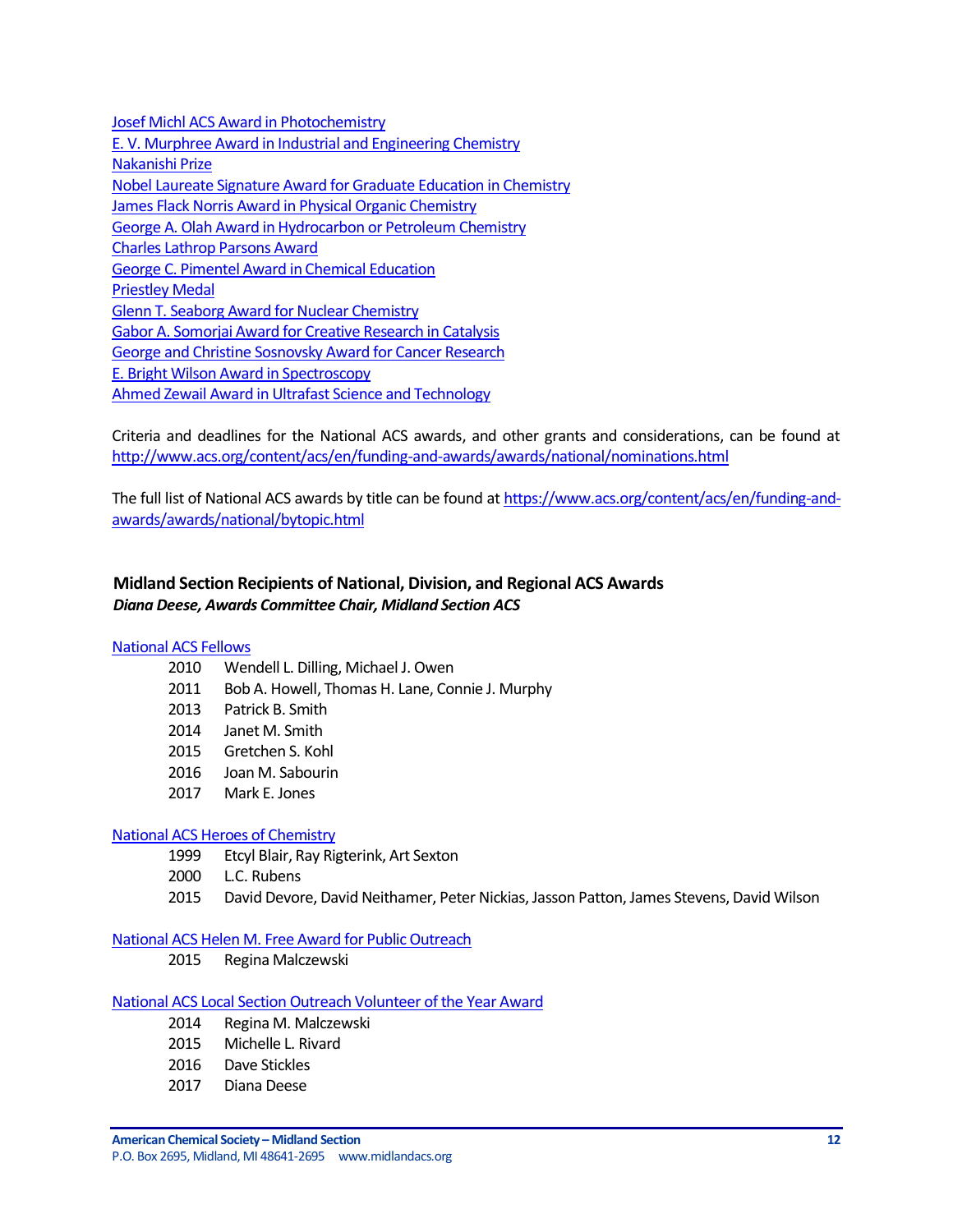[National ACS Women Chemists Committee \(WCC\) Rising Star Award](https://www.acs.org/content/acs/en/funding-and-awards/awards/other/diversity/wcc-rising-star-award.html)

- 2015 Jaime Curtis-Fisk
- 2017 Beata A. Kilos

## [ACS Division of Chemical Technicians National Chemical Technician Award](https://www.acs.org/content/acs/en/funding-and-awards/awards/division/technicians/national-chemical-technician-award.html)

- 2000 David L. Stickles
- 2001 Susan Youngs
- 2006 Robert Krystosek
- 2007 Margo McIver
- 2008 Janet Smith
- 2014 Diana Deese
- 2015 Jeff Seifferly

[ACS Division of Industrial & Engineering Chemistry Applied Chemical Technology \(ACT\) Award](http://iecdivision.sites.acs.org/)

- 2014 Janet M. Smith
- 2017 Michelle Cummings

## [ACS Division of Industrial & Engineering Chemistry Early Career Fellow Award](http://iecdivision.sites.acs.org/)

2018 Beata Kilos

## [ACS Division of Professional Relations Henry Hill Award](https://www.acs.org/content/acs/en/funding-and-awards/awards/division/professionalrelations/prof-henry-hill-award.html)

2016 Thomas Lane

- [Stanley C. Israel Regional Award for Advancing Diversity in the Chemical Sciences](https://www.acs.org/content/acs/en/funding-and-awards/awards/other/diversity/stan-israel-award.html?_ga=1.122460559.525249293.1483657158)
	- 2016 Thomas Lane (CERM, Covington, KY)

## [E. Ann Nalley Regional Award for Volunteer Service to the American Chemical Society](https://www.acs.org/content/acs/en/funding-and-awards/awards/regional/e-ann-nalley-regional-award-for-volunteer-service-to-the-american-chemical-society.html?_ga=1.58725929.525249293.1483657158)

- 2013 Bob Howell (CERM, Mount Pleasant, MI)
- 2014 Patrick B. Smith (CERM, Pittsburgh, PA)

## Shirley B. Radding Award – [Santa Clara Valley Local Section](https://www.acs.org/content/acs/en/funding-and-awards/awards/acs-local-section-awards/awards-santa-clara-valley/santa-clara-shirley-b-radding-award.html)

2015 Connie Murphy

# <span id="page-12-0"></span>**Upcoming Lectures Sponsored by the Mid-Michigan Section of AIChE** *Ron Leng, Program Chair, Mid-Michigan AIChE*

All Midland Section ACS members are cordially invited to attend any of several invited-speaker events hosted by the Mid-Michigan Section of the American Institute of Chemical Engineers (AIChE). The evening meetings will be held at the Grand Traverse Pie Company, 2600 North Saginaw Road, Midland. Admission is free and complimentary sandwiches will be available, first come, first served at 6:00 PM with the presentations starting around 6:30 PM. Meeting times and locations are subject to change, so please check the Mid-Michigan AIChE [Events](https://www.aiche.org/community/sites/local-sections/mid-michigan/events) website for updates to the schedule. For more information or questions, contact Ron Leng at 989-636 6158 or [rbleng@dow.com,](mailto:rbleng@dow.com) or Ted Calverley at 989-636-2881 or [emcalverly@dow.com.](mailto:emcalverly@dow.com)

 **Claudia Walecka-Hutchison**, EH&S Remediation Manager, Dow Chemical Company *Topic TBD* Wednesday, January 24, 2018, 6:00 PM dinner (optional), 6:30 PM presentation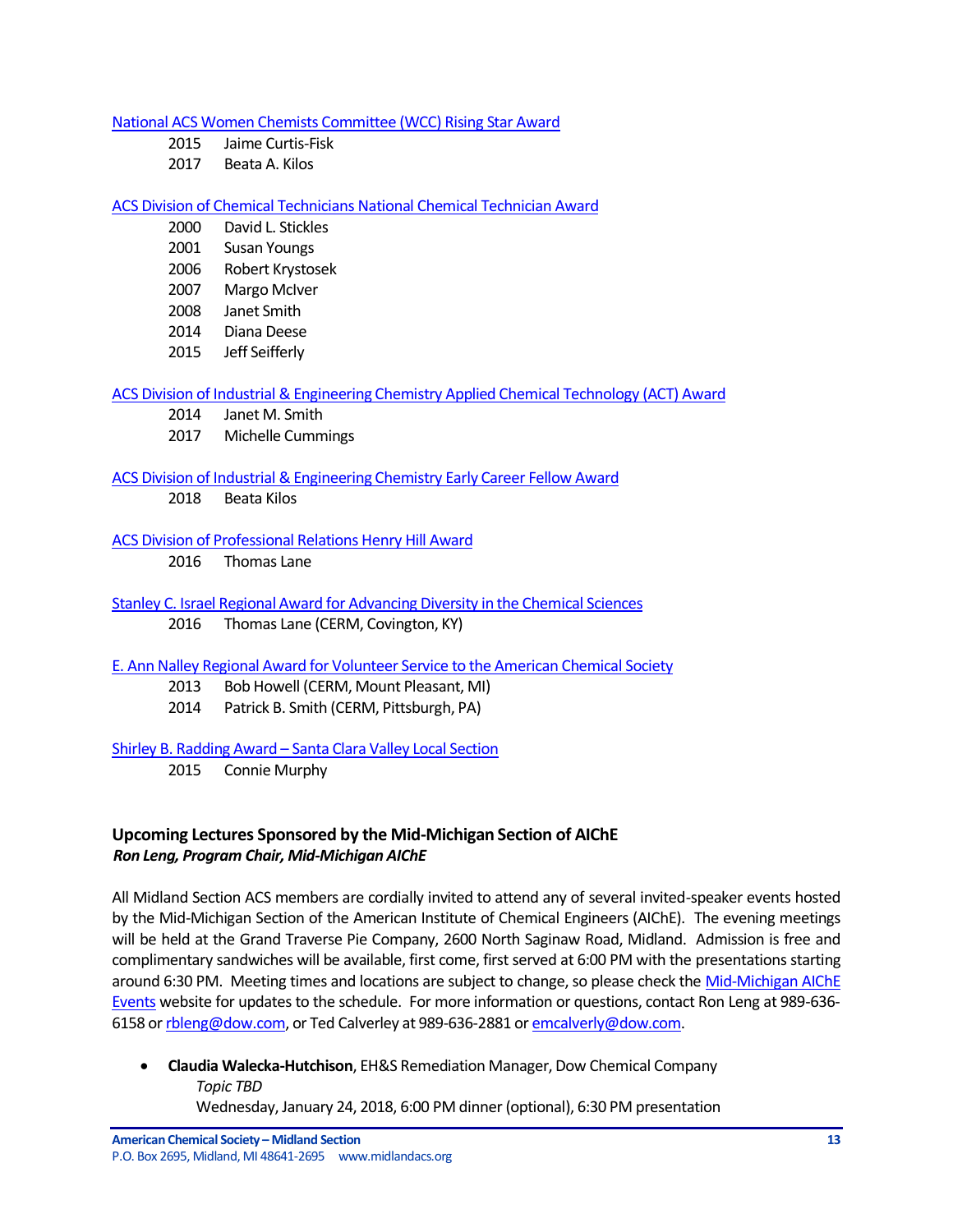- **Leo Chiang**, Associate Tech Director, Chemometrics and Data Analytics, Analytical Tech Center *Big Data Analytics* Wednesday, February 21, 2018, 6:00 PM dinner (optional), 6:30 PM presentation
- **Paul Vosejpka**, Dow Automotive R&D Director *The Future of Transportation* Wednesday, March 21, 2018, 6:00 PM dinner (optional), 6:30 PM presentation
- **Open**

Wednesday, April 25, 2018, 6:00 PM dinner (optional), 6:30 PM presentation

 **Mark Weick,** Dow Global Sustainability Director – Keynote Speaker, Annual Spring Banquet *Sustainability: The Chemical Engineer's Role in the Future* Tuesday, May 22, 2018, 5:30-9:00 PM, Great Hall Banquet & Convention Center, 5121 Bay City Road, Midland

# <span id="page-13-0"></span>**Upcoming Dates, Events, and Other Updates**

- January 8 (7:00 8:00 PM) ACS Board meeting, Creative 360, 1517 Bayliss Street, Midland, (in person), or via a WebEx conference call connection at [Midland Section WebEx Board Meeting,](https://dow.webex.com/dow/j.php?MTID=me8747183bc9859c1ef5a94699654f410) meeting number/access code: 713 865 007, phone number: 989-633-1166. **Please note the change of venue from MCFTA to Creative 360**.
- January 24 (6:00 8:00 PM) MMAIChE sponsored lecture, *Topic TBD,* presented by Claudia Walecka-Hutchison, EH&S Remediation Manager, Dow Chemical Company. Location and time: Grand Traverse Pie Company, 2600 North Saginaw Road, Midland, 6:00 PM dinner (optional), 6:30 PM presentation. Meeting times and locations are subject to change, so please check the [Mid-Michigan AIChE Events](https://www.aiche.org/community/sites/local-sections/mid-michigan/events) website for updates to the schedule. For more information or questions, contact Ron Leng at 989-636-6158 or [rbleng@dow.com,](mailto:rbleng@dow.com) or Ted Calverley at 989-636-2881 o[r emcalverly@dow.com.](mailto:emcalverly@dow.com)
- February 5 (7:00 8:00 PM) ACS Board meeting, MCFTA Board Room (in person), or via a WebEx conference call connection at [Midland Section WebEx Board Meeting,](https://dow.webex.com/dow/j.php?MTID=me8747183bc9859c1ef5a94699654f410) meeting number/access code: 713 865 007, phone number: 989-633-1166.
- February 21 (6:00 8:00 PM) MMAIChE sponsored lecture, *Big Data Analytics,* presented by Leo Chiang, Associate Tech Director, Chemometrics and Data Analytics, Analytical Tech Center. Location and time: Grand Traverse Pie Company, 2600 North Saginaw Road, Midland, 6:00 PM dinner (optional), 6:30 PM presentation. Meeting times and locations are subject to change, so please check th[e Mid-Michigan AIChE](https://www.aiche.org/community/sites/local-sections/mid-michigan/events)  [Events](https://www.aiche.org/community/sites/local-sections/mid-michigan/events) website for updates to the schedule. For more information or questions, contact Ron Leng at 989-636-6158 or [rbleng@dow.com,](mailto:rbleng@dow.com) or Ted Calverley at 989-636-2881 o[r emcalverly@dow.com.](mailto:emcalverly@dow.com)
- March 5 (7:00 8:00 PM) ACS Board meeting, MCFTA Board Room (in person), or via a WebEx conference call connection at [Midland Section WebEx Board Meeting,](https://dow.webex.com/dow/j.php?MTID=me8747183bc9859c1ef5a94699654f410) meeting number/access code: 713 865 007, phone number: 989-633-1166.
- March 18-22 255th ACS National Meeting & Exposition, New Orleans, LA. For more information, see [https://www.acs.org/content/acs/en/meetings/national-meeting.html.](https://www.acs.org/content/acs/en/meetings/national-meeting.html)
- March 21 (6:00 8:00 PM) MMAIChE sponsored lecture, *The Future of Transportation,* presented by Paul Vosejpka, Dow Automotive R&D Director. Location and time: Grand Traverse Pie Company, 2600 North Saginaw Road, Midland, 6:00 PM dinner (optional), 6:30 PM presentation. Meeting times and locations are subject to change, so please check the [Mid-Michigan AIChE Events](https://www.aiche.org/community/sites/local-sections/mid-michigan/events) website for updates to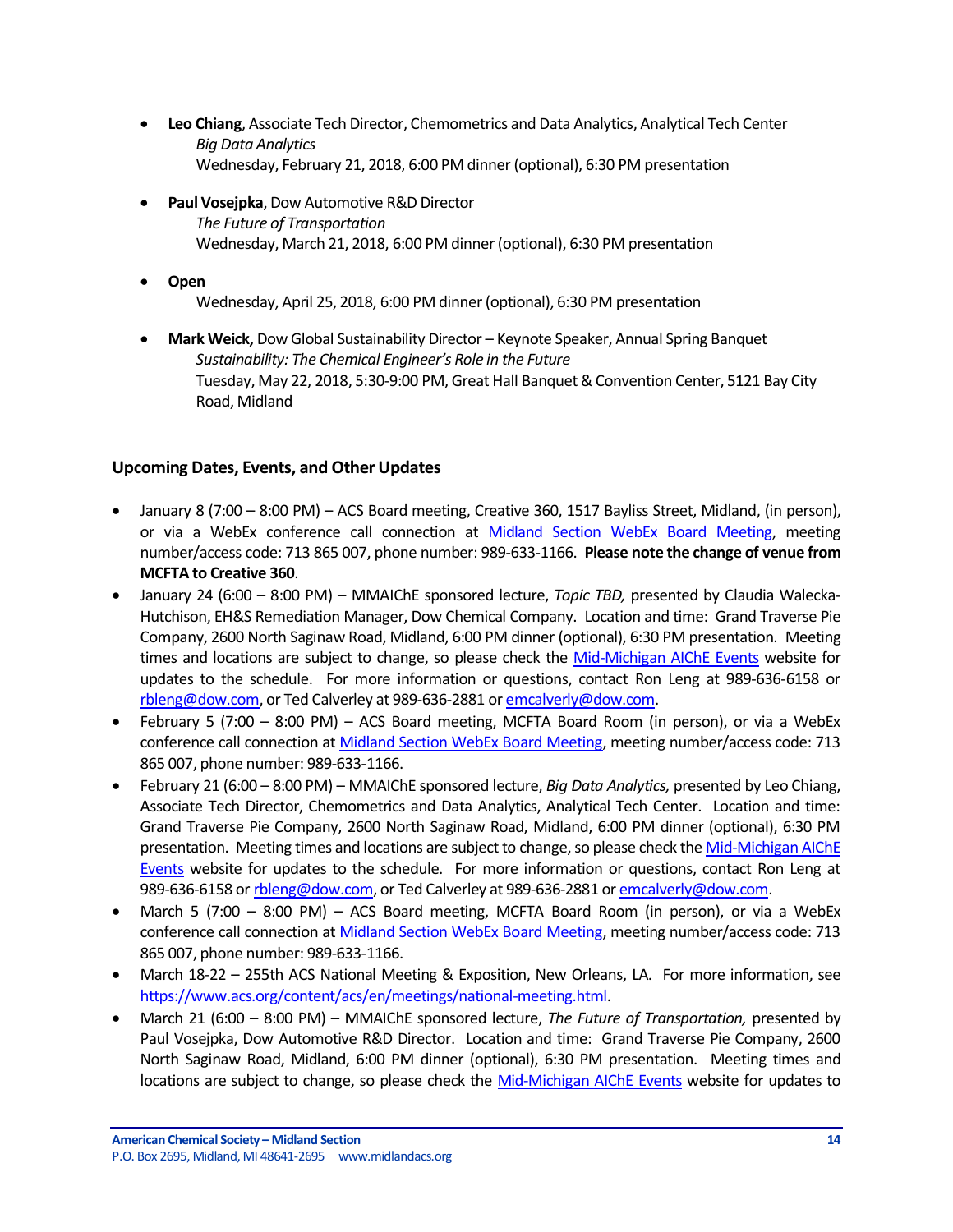the schedule. For more information or questions, contact Ron Leng at 989-636-6158 or [rbleng@dow.com,](mailto:rbleng@dow.com) or Ted Calverley at 989-636-2881 o[r emcalverly@dow.com.](mailto:emcalverly@dow.com)

- April 1 **Deadline for Midland Section ACS Spring Awards nominations** to honor outstanding educators, volunteers, and colleagues. For more information, contact Diana Deese, Midland Section ACS Awards Committee Chair, a[t dkdeese@dow.com](mailto:dkdeese@dow.com) or 989-636-9915.
- April 9 (7:00 8:00 PM) ACS Board meeting, CMU Chemistry Department, Mount Pleasant, MI (in person), or via a WebEx conference call connection at [Midland Section WebEx Board Meeting,](https://dow.webex.com/dow/j.php?MTID=me8747183bc9859c1ef5a94699654f410) meeting number/access code: 713 865 007, phone number: 989-633-1166. **Please note the change of venue from MCFTA to CMU**.
- April 25 (6:00 8:00 PM) MMAIChE sponsored lecture, *Open Topic (TBD).* Location and time: Grand Traverse Pie Company, 2600 North Saginaw Road, Midland, 6:00 PM dinner (optional), 6:30 PM presentation. Meeting times and locations are subject to change, so please check th[e Mid-Michigan AIChE](https://www.aiche.org/community/sites/local-sections/mid-michigan/events)  [Events](https://www.aiche.org/community/sites/local-sections/mid-michigan/events) website for updates to the schedule. For more information or questions, contact Ron Leng at 989-636-6158 or [rbleng@dow.com,](mailto:rbleng@dow.com) or Ted Calverley at 989-636-2881 o[r emcalverly@dow.com.](mailto:emcalverly@dow.com)
- May 2 (save the date, evening program) Midland Section ACS Spring Awards Banquet, Great Hall Banquet & Convention Center, 5121 Bay City Road, Midland. For more information, contact Diana Deese, Midland Section ACS Awards Committee Chair, a[t dkdeese@dow.com](mailto:dkdeese@dow.com) or 989-636-9915.
- May 7 (7:00 8:00 PM) ACS Board meeting, MCFTA Board Room (in person), or via a WebEx conference call connection at [Midland Section WebEx Board Meeting,](https://dow.webex.com/dow/j.php?MTID=me8747183bc9859c1ef5a94699654f410) meeting number/access code: 713 865 007, phone number: 989-633-1166.
- May 22 (5:30 9:00 PM) MMAIChE Annual Spring Banquet, Keynote Lecture *Sustainability: The Chemical Engineer's Role in the Future,* presented by Mark Weick, Dow Global Sustainability Director. Location: Great Hall Banquet & Convention Center, 5121 Bay City Road, Midland. Meeting times and locations are subject to change, so please check the [Mid-Michigan AIChE Events](https://www.aiche.org/community/sites/local-sections/mid-michigan/events) website for updates to the schedule. For more information or questions, contact Ron Leng at 989-636-6158 or [rbleng@dow.com,](mailto:rbleng@dow.com) or Ted Calverley at 989-636-2881 o[r emcalverly@dow.com.](mailto:emcalverly@dow.com)
- June 4 (7:00 8:00 PM) ACS Board meeting, MCFTA Board Room (in person), or via a WebEx conference call connection at [Midland Section WebEx Board Meeting,](https://dow.webex.com/dow/j.php?MTID=me8747183bc9859c1ef5a94699654f410) meeting number/access code: 713 865 007, phone number: 989-633-1166.
- June 13-16 49th ACS Central Regional Meeting (CERM 2018), Seagate Centre, Toledo, OH. For more information, se[e https://www.cerm2018.org/.](https://www.cerm2018.org/)
- August 19-23 256th ACS National Meeting & Exposition, Boston, MA. For more information, see [https://global.acs.org/events/256th-acs-national-meeting-exposition/.](https://global.acs.org/events/256th-acs-national-meeting-exposition/)

*The Midland Chemist* is published twelve times a year by the Midland Section of the American Chemical Society, P.O. Box 2695, Midland, MI 48641-2695[, http://www.midlandacs.org.](http://www.midlandacs.org/)

## **Volunteer Staff**

Vickie Langer **Editor** [\(vllanger@dow.com\)](mailto:vllanger@dow.com) Steve Keinath **Editor** [\(skeinath54@charter.net\)](mailto:skeinath54@charter.net) Greg Cushing Webmaster, electronic distribution (Open Position) Membership roster, hardcopy mailings